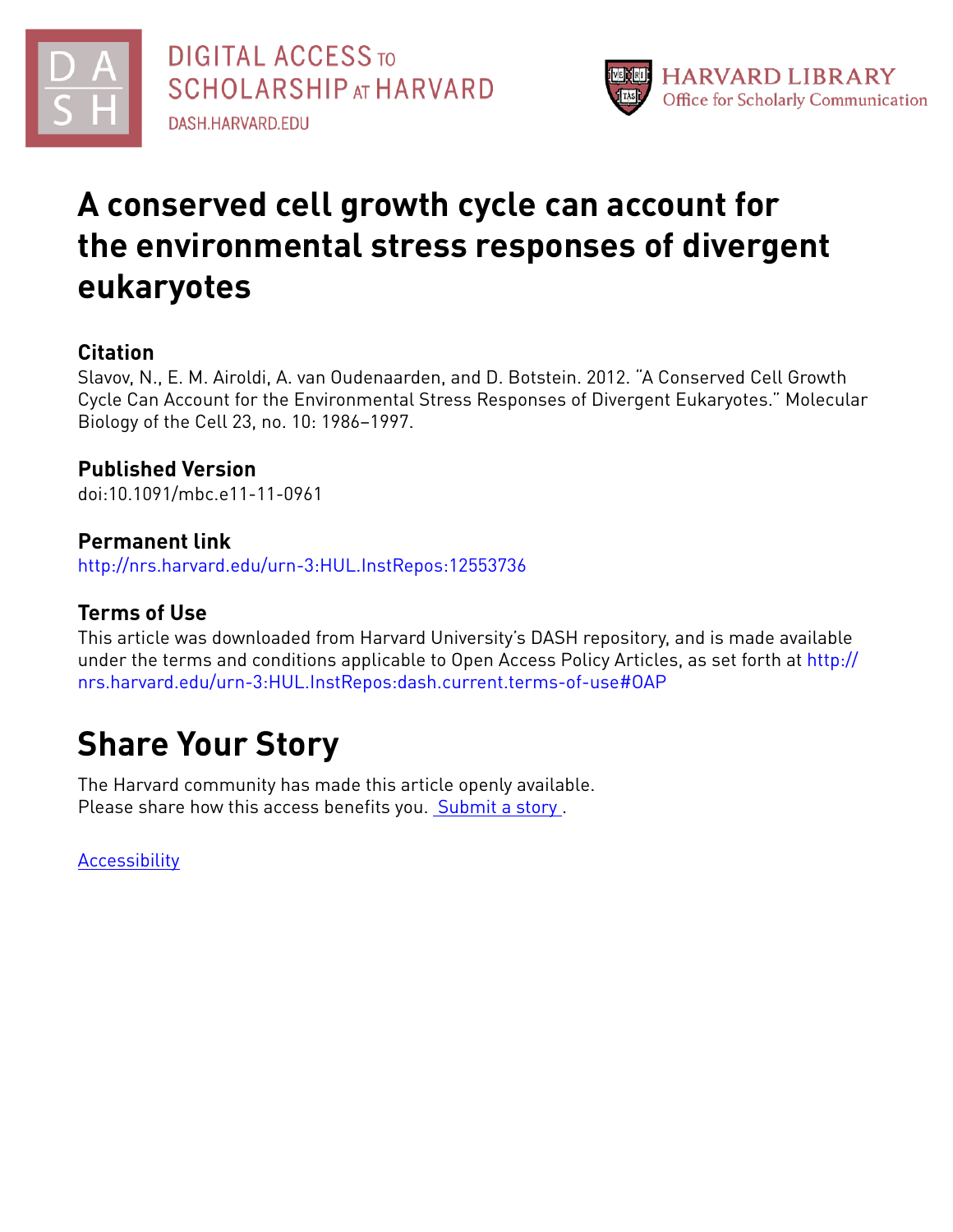# A Conserved Cell Growth Cycle Can Account for the Environmental Stress Responses of Divergent Eukaryotes

Nikolai Slavov<sup>1,</sup><sup>\*</sup>, Edoardo Airoldi<sup>2</sup>, Alexander van Oudenaarden<sup>1</sup>, David Botstein<sup>3,</sup>\* 1 Departments of Physics and Biology, Massachusetts Institute of Technology, Cambridge, MA 02139, USA 2 Department of Statistics, Harvard University, Cambridge, MA 02138, USA 3 Lewis-Sigler Institute for Integrative Genomics and Department of Molecular Biology, Princeton University, Princeton, NJ 08544, USA

- \* Corresponding Authors: Nikolai Slavov (nslavov@alum.mit.edu) and David Botstein (botstein@princeton.edu).
- Keywords: metabolic cycle; environmental stress; environmental stress response; common stress response; stress; cross protection; viability; cell growth; growth rate; growth rate response; heat shock; cell cycle; cell division cycle; Warburg effect; Warburg; glucose wasting; cancer; single cells; budding yeast; fission yeast; human
- Running Title: Eukaryotic Cell Growth Cycle
- Abbreviations: CDC cell division cycle; GR growth rate; YMC yeast metabolic cycle; HOC high oxygen consumption; LOC - low oxygen consumption; ESR - environmental stress response;

## **Abstract**

The respiratory metabolic cycle in budding yeast (*Saccharomyces cerevisiae*) consists of two phases most simply defined phenomenologically: low oxygen consumption (LOC) and high oxygen consumption (HOC). Each phase is associated with the periodic expression of thousands of genes, producing oscillating patterns of gene-expression found in synchronized cultures and in single cells of slowly growing unsynchronized cultures. Systematic variation in the durations of the HOC and LOC phases can account quantitatively for well-studied transcriptional responses to growth rate differences. Here we show that a similar mechanism, transitions from the HOC phase to the LOC phase, can account for much of the common environmental stress response (ESR) and for the cross protection by a preliminary heat stress (or slow growth rate) to subsequent lethal heat-stress. Similar to the budding yeast metabolic cycle, we suggest that a metabolic cycle, coupled in a similar way to the ESR, in the distantly related fission yeast, *Schizosaccharomyces pombe*, and in human can explain gene-expression and respiratory patterns observed in these organisms. Although metabolic cycling is associated with the G0/G1 phase of the cell division cycle of slowly growing budding yeast, transcriptional cycling was detected in the G2 phase of the division cycle in fission yeast, consistent with the idea that respiratory metabolic cycling occurs during the phases of the cell division cycle associated with mass accumulation in these divergent eukaryotes.

## **Introduction**

Periodic oscillations in the oxygen consumption of metabolically synchronized populations of budding yeast (*Saccharomyces cerevisiae*), termed the yeast metabolic cycle (YMC), were observed decades ago (Finn and Wilson, 1954; Küenzi and Fiechter, 1969). DNA microarray studies of metabolically synchronized cultures showed that a large fraction of all yeast genes are expressed periodically during the YMC (Klevecz *et al*, 2004; Tu *et al*, 2005), reviewed by Murray and Lloyd (2007); Laxman and Tu (2010); Murray *et al* (2011). The various phases of the YMC can be re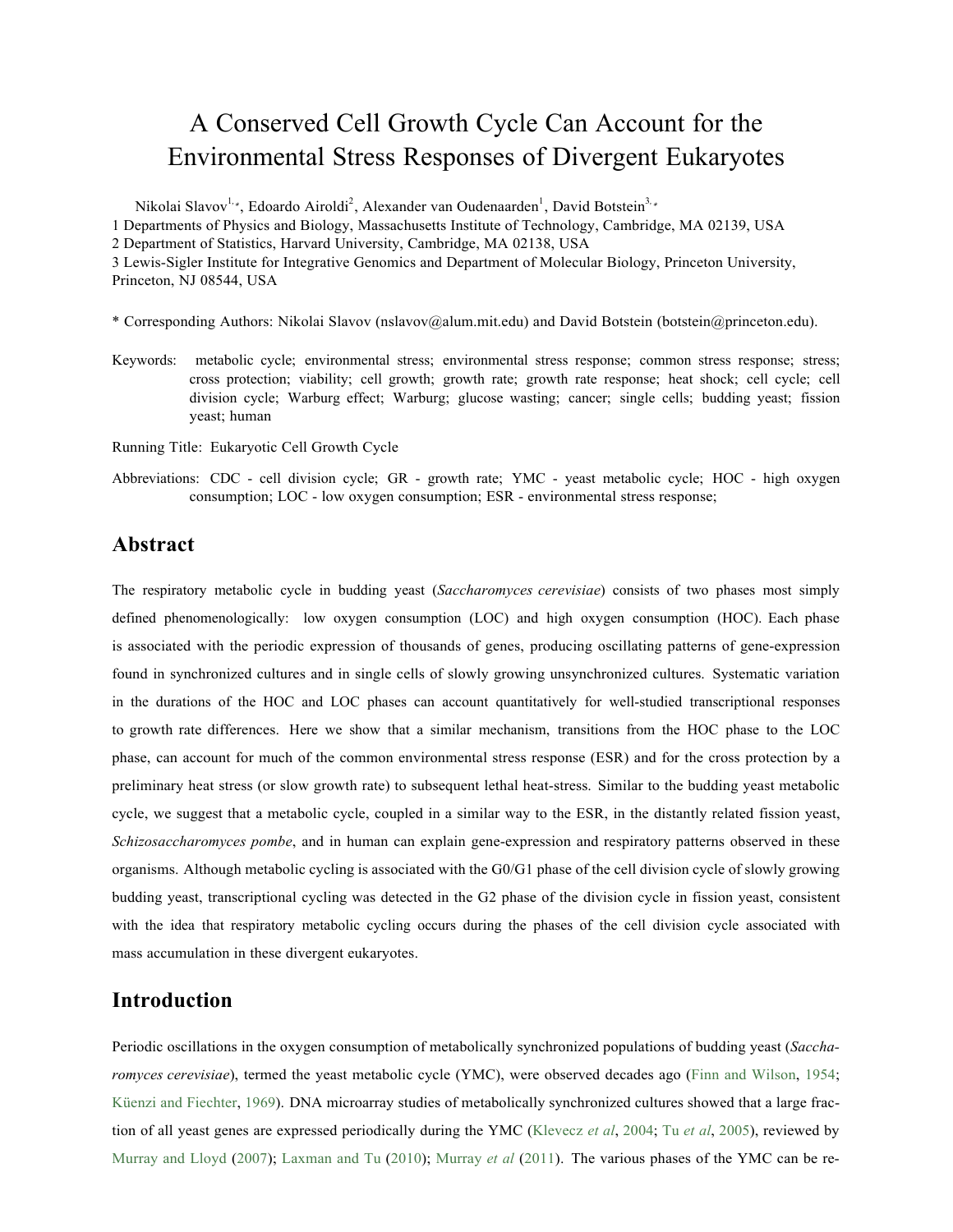ferred to in many ways based on the identities of the genes that are expressed in waves during the cycle (Tu *et al* (2005) introduced such a system). However, variation in the patterns of gene expression in cycling cultures can be introduced by differences in nutrition or growth rate (Slavov and Botstein, 2011). To simplify discussion, we divide the YMC into just two phenomenologically-defined phases, based only on oxygen consumption: the low oxygen consumption phase (LOC), when the amount of oxygen in the medium in a synchronized culture is high because the cells consume little oxygen, and the high oxygen consumption phase (HOC) when the reverse holds (Slavov and Botstein, 2011; Slavov *et al*, 2011). Biosynthetic genes peak during HOC, while autophagy and stress-response genes peak during LOC (Tu *et al*, 2005; Slavov and Botstein, 2011; Slavov *et al*, 2011). Comparison of mRNA correlations in single-cells and in synchronized populations has suggested that the YMC observed in synchronized cultures reflects a cycle also present in single cells from slowly growing asynchronous cultures (Silverman *et al*, 2010; Wyart *et al*, 2010). We suggested previously (Slavov *et al*, 2011) that this single-cell autonomous cycle normally occurs during the G0/G1 phase of the cell division cycle (CDC) of slowly growing budding yeast, leaving open the question of metabolic cycling during other phases of the CDC.

Depending on the conditions of metabolic synchrony, metabolic cycles can vary substantially in length and may either be accompanied by synchronous cell division or not (Klevecz *et al*, 2004; Tu *et al*, 2005; Slavov *et al*, 2011). Yet, there are three main factors suggesting the common origin of metabolic cycles observed in different conditions: (*i*) The expression levels of thousands of genes are correlated to each other and to the oxygen consumption in the same way across different conditions (Slavov *et al*, 2011). (*ii*) By gradually changing growth parameters, such as growth rate and biomass density, we can gradually change the frequency (period) of metabolic cycling without any abrupt transitions (Slavov and Botstein, 2011). (*iii*) Even when nutrients are so depleted that cells cannot pass through START (enter S phase), we observe that the cyclins driving this transition increase in expression (Slavov *et al*, 2011) during the HOC phase when the cell division begins in the continuous YMC cultures, albeit nutrient shortage limits the range of cyclin expression and prevents entering the S phase.

As the growth rate of an asynchronous culture increases, so does the duration of the HOC phase relative to the LOC phase (Slavov and Botstein, 2011), resulting in an increase in the fraction of cells in HOC, and thus the populationaverage expression levels of genes whose expression peaks in HOC (Brauer *et al*, 2008; Slavov and Botstein, 2011). Conversely, the fraction of cells in LOC decreases with increasing growth rate, and so do the population-average levels of genes peaking in the LOC phase (Brauer *et al*, 2008; Slavov and Botstein, 2011). Given the reported connection between these growth rate changes in gene expression and the transcriptional response to environmental stress (Gasch *et al*, 2000; Regenberg *et al*, 2006; Brauer *et al*, 2008), we sought to explore whether a similar mechanism, based on changes in the LOC/HOC composition of asynchronous cultures, can account for the environmental stress response (ESR) at the single-cell level. The connection between the ESR and the growth rate is fortified by the recent observation that slowly growing cultures are more resistant to lethal heat-shock (Lu *et al*, 2009), indicating that slow growth protects against heat stress. Such "cross protection" has been observed previously between different types of stresses: Exposure to a non-lethal stress of one kind increases resistance to the same and to other stress factors (Mitchel and Morrison, 1982, 1983; Berry and Gasch, 2008).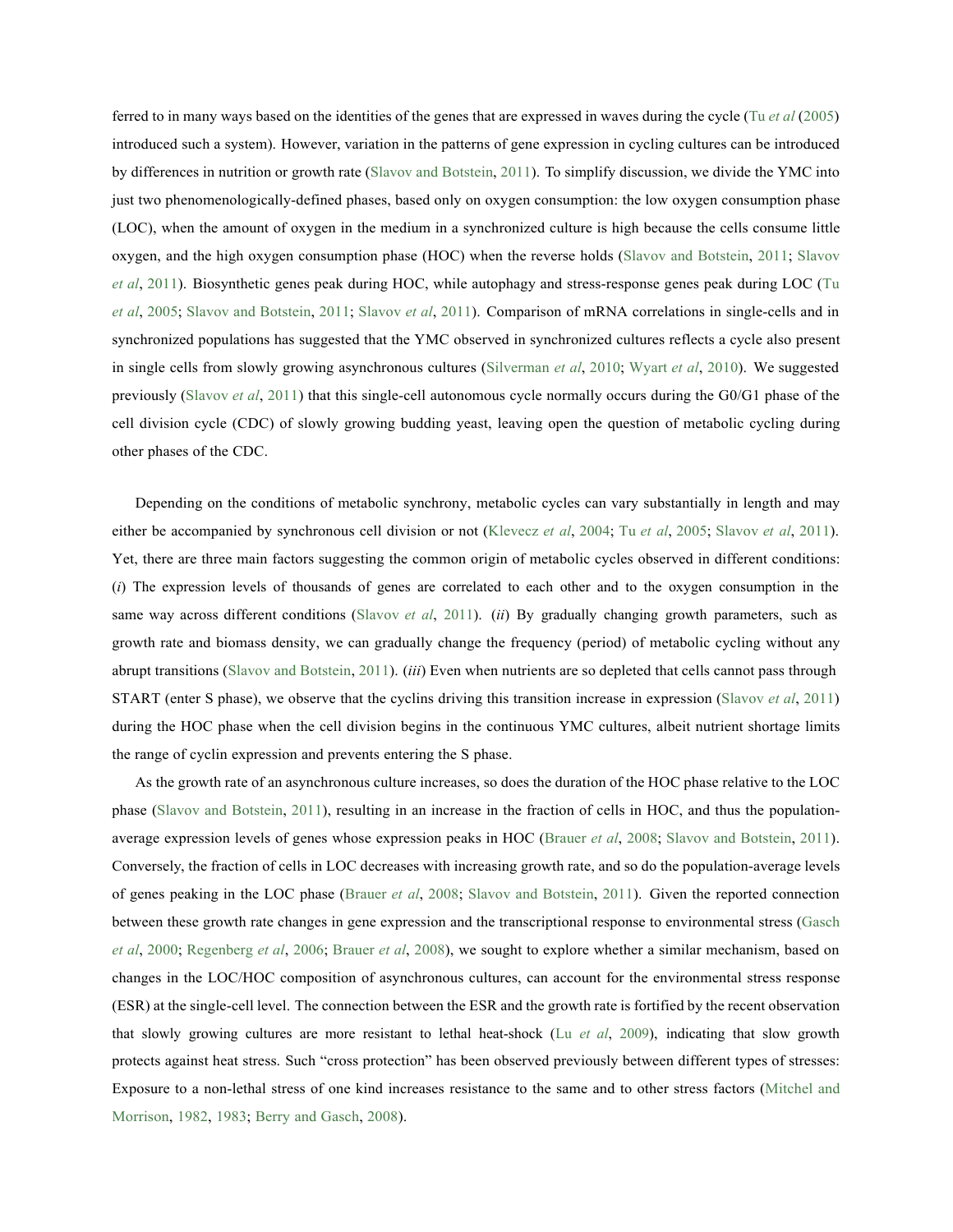An attractive possibility emerges from all these observations (Gasch *et al*, 2000; Brauer *et al*, 2008; Lu *et al*, 2009; Slavov and Botstein, 2011; Slavov *et al*, 2011): Changes in the fraction of cells in the HOC and in the LOC phases may underlie the growth rate response, the environmental stress response, and the cross-protection among different stress factors. In this view, when an asynchronous population of budding yeast is stressed, cells in the HOC phase that survive either slow or stop their growth and transition into the LOC phase until growth can resume. On a population level, the result will be that a much larger proportion of the cells will be in the LOC phase, during which we hypothesize that cells have higher stress-resistance (Wang *et al*, 2000), and the observed expression level of genes normally expressed in the LOC phase will increase, whereas the expression level of genes normally expressed in the HOC phase will fall. Such transitions can explain both the stress cross-protection and the growth-rate dependence of the heat-shock sensitivity. Here we tested this hypothesis based on new and published data. We found that much of transcriptional response to stress and its change with growth rate can be explained by our hypothesis; in metabolically synchronized cultures, we observed directly higher resistance to lethal heat-shock for cells assayed during the LOC phase compared to cells in the HOC phase.

When growing slowly, budding yeast (*Saccharomyces cerevisiae*) cells accumulate mass mainly during the G0/G1 phase of the cell division cycle (CDC); this is the CDC phase in which the metabolic cycle is prominent. The assessment of whether or not to proceed in the CDC is carried out by the system of cyclin-dependent kinases at the G1-S boundary (Hartwell *et al*, 1973; Hartwell, 1973), reviewed by Reed (1992). In contrast, fission yeast (*Schizoaccharomyces pombe*) accumulates mass mainly during the G2 phase, and the assessment of whether or not to proceed is carried out at the G2/M boundary by a largely orthologous system of cyclin-dependent kinases (Nurse and Bissett, 1981; Beach *et al*, 1982; Shiozaki, 2009). If fission yeast has a metabolic cycle, the cycle should be directly evident in the gene expression data of CDC-synchronized cultures (Rustici *et al*, 2004; Peng *et al*, 2004; Oliva *et al*, 2005), since such cells grow mainly in the G2 phase before they divide (Shiozaki, 2009).

Using gene expression data from fast growing, respiring, CDC-synchronized cultures of fission yeast, we found that oxygen consumption and biosynthetic genes that function during HOC peak in expression in the early G2-phase, followed by genes that function during LOC. This result suggests that fission yeast has a metabolic cycle similar to that of the budding yeast YMC, but in the G2 phase of its CDC. Furthermore, we discovered that this metabolic growth cycle in fission yeast correlates to the ESR in fission yeast (Chen *et al*, 2003) in the same way as the YMC correlates to the ESR in budding yeast. Thus, the same principles and mechanism can explain the growth rate response and the environmental stress response in those divergent genera of fungi.

Finally, we also obtained suggestive evidence of a metabolic cycle in human cells. This result is based on the expectation that if human cells have a metabolic cycle, each cell should express at high levels either genes functioning in HOC or genes functioning in LOC, but not both sets simultaneously. Consistent with this expectation, expression of genes serving functions in the HOC and LOC phases of the YMC are negatively correlated, and thus reciprocally regulated, across small subsets of human epithelial cells in a three- dimensional culture model of mammary-acinar morphogenesis. Reciprocal regulation of these genes, associated with metabolic cycling in yeasts, suggests the existence of a metabolic cycle that might be shared by all eukaryotes, including humans. This conclusion is bolstered by our observation that various stress factors induce a common transcriptional stress response, involving thousands of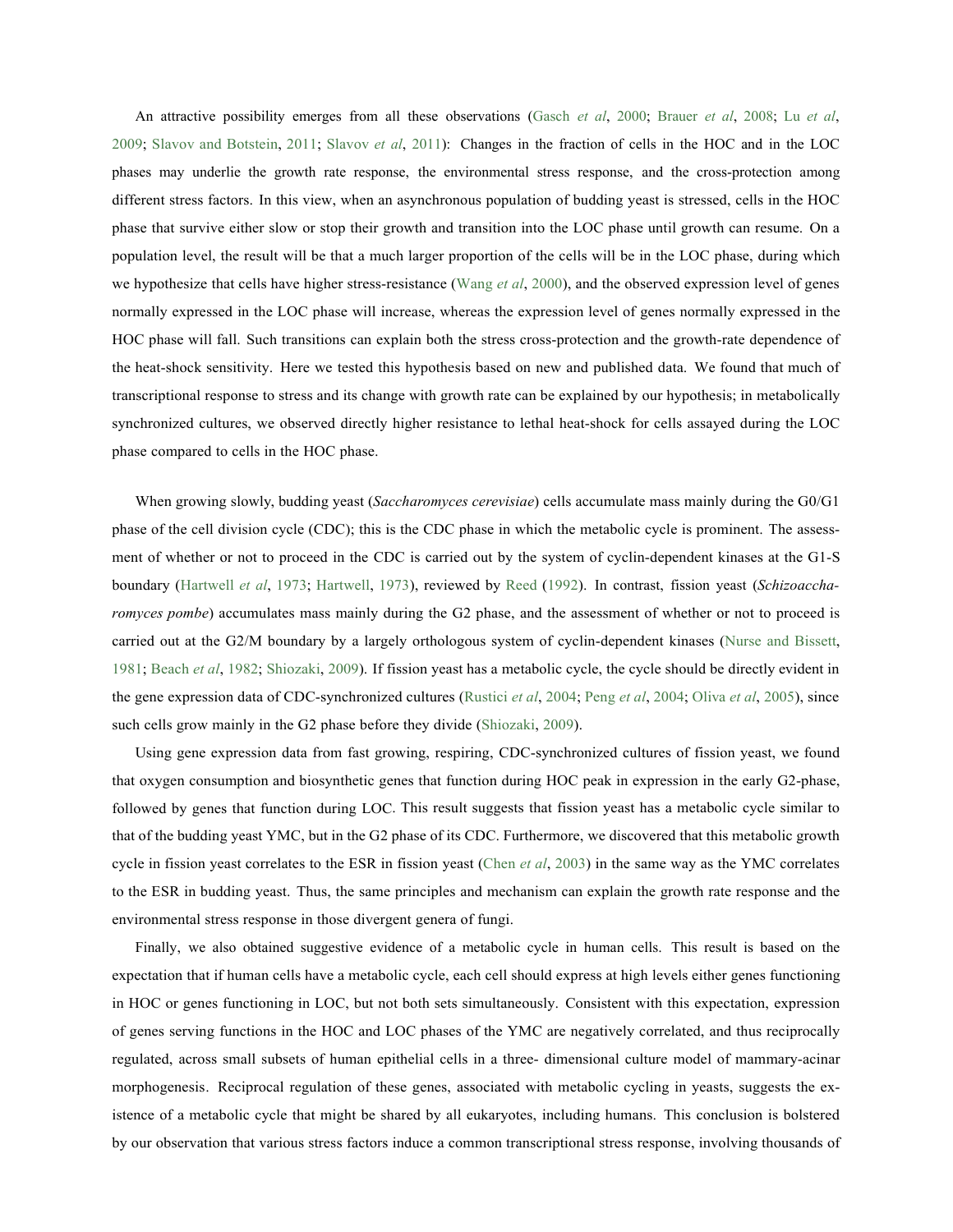genes, in primary human fibroblasts that both resembles the yeast ESR and can be explained in terms of the HOC-to-LOC transition.

## **Results**

### **The Environmental Stress Response is Coupled to the Budding Yeast Metabolic Cycle**

The transcriptional response of budding yeast to changes in growth rate is strongly correlated to the transcriptional response to environmental stress and to the periodic gene expression during the YMC (Brauer *et al*, 2008; Slavov and Botstein, 2011; Slavov *et al*, 2011). The relationship between the environmental stress response (ESR) and the YMC, however, has not been characterized apart from the observation that some genes peaking in LOC are annotated to the stress response (Tu *et al*, 2005; Slavov and Botstein, 2011). To explore this relationship for all genes expressed periodically in the YMC and regulated by stress, we plotted the phase-ordered expression profiles of YMC periodic genes during the budding yeast metabolic cycle and the expression profiles of the same genes during the ESR, Fig. 1A.

The result indicates a remarkable correlation: HOC genes are down-regulated during the ESR, while LOC genes are upregulated during the ESR. The simplest mechanism that can account for this correlation is that stress causes HOCphase cells to transition into the LOC phase, increasing the fraction of cells in LOC, and thus increases the populationaverage levels of genes peaking in LOC. Since the fraction of cells in the HOC phase decreases correspondingly, so do the population-average levels of genes peaking in HOC. If continued mass accumulation requires the HOC phase, then these transitions will cause growth to slow or stop until HOC phases can be reinitiated.

#### **Cells in LOC are more Resistant to Lethal Heat Shock than Cells in HOC**

If stress can induce HOC to LOC transition, a potential mechanism accounting for the increased stress-resistance after stress and at slow growth could be that cells in LOC are more resistant to lethal stress than cells in HOC; since slowly growing and stressed cultures have a larger fraction of cells in LOC, they would be naturally more resistant to lethal stress. To test this prediction directly, we metabolically synchronized a glucose-limited, continuous culture of the diploid strain *DBY12007* with *S288c* background. Samples were taken during the LOC and the HOC phases of the culture and subjected to lethal heat shocks at 50°C, see Methods. The fraction of cells surviving the heat-shock after 40*min* is about 10-fold higher for the LOC samples (green) compared to the HOC samples (red), Fig. 1B. This difference confirms the expectation that cells in LOC are much more resistant to stress than cells in HOC.

This result has to be considered in the context of the subpopulations in a metabolically synchronized culture: While a subpopulation of the culture is in G1-phase and consumes oxygen at high rate, denoted as the HOC-phase, another subpopulation is in S-phase replicating DNA (Slavov and Botstein, 2011; Slavov *et al*, 2011). The 10-fold higher death rate in HOC relative to LOC cannot be explained by stress sensitivity of S-phase cells alone since the fraction of S-phase cells in the conditions of metabolic synchrony in our experiment is about 30% (Slavov and Botstein, 2011). Even instantaneous death of the 30% of the cells replicating DNA in the HOC sample would result in a 1*.*3-fold, not 10-fold difference.

Given that LOC cells are more resistant to stress than HOC cells and that the fraction of LOC and HOC cells changes with growth rate, the stress sensitivity of asynchronous cultures can be explained in terms of their composition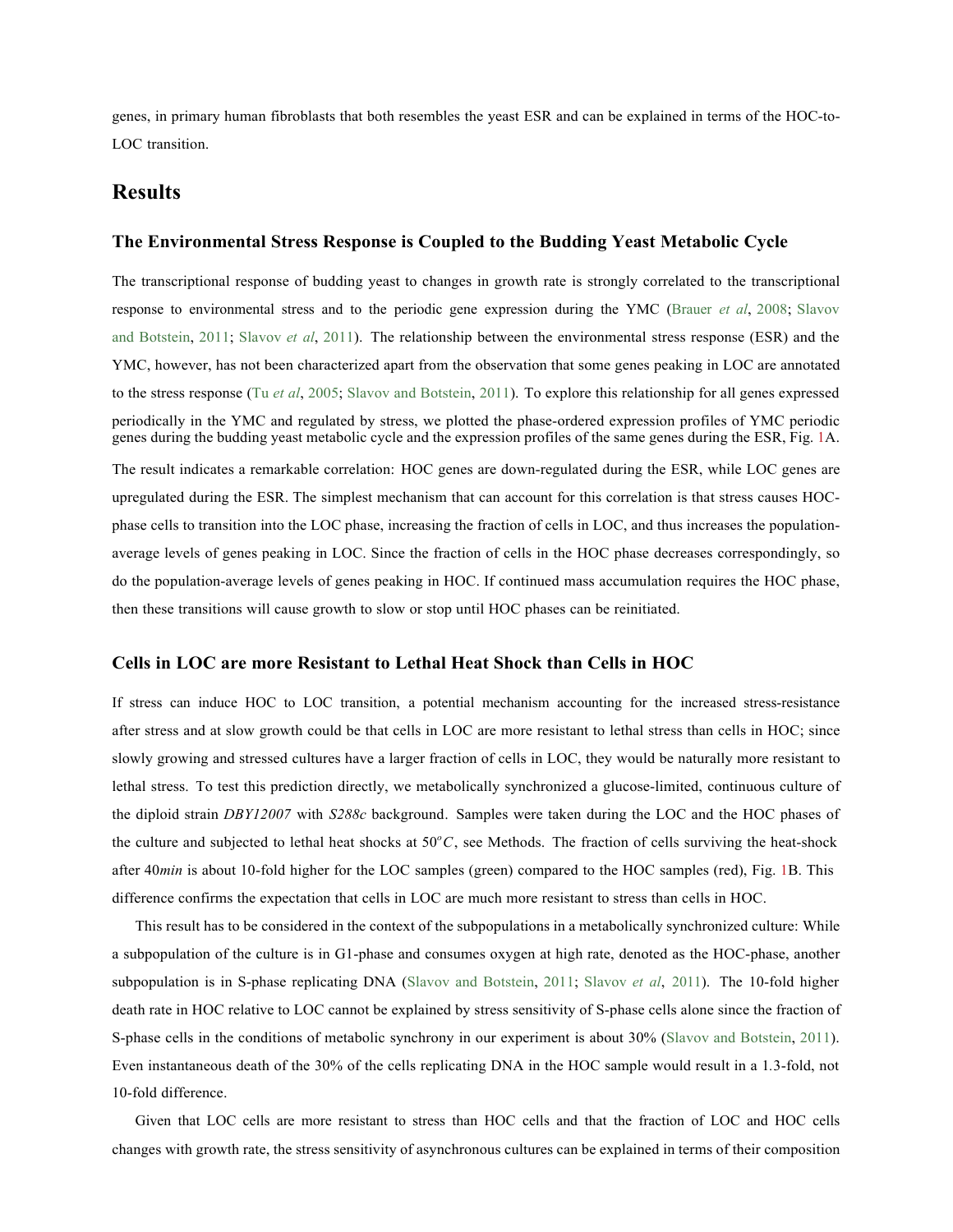of single cells with metabolically dependent stress-sensitivity. This conclusion is fortified by the biphasic survival curve (inset in Fig. 1B) measured in rapidly growing asynchronous culture of haploid yeast (Lu *et al*, 2009). Such biphasic behaviour shows two distinct rates of stress resistance that very likely correspond to the different rates of stress resistance of LOC and HOC cells that we measured in a metabolically synchronized culture Fig. 1B. The absolute rates of cell death measured by Lu *et al* (2009) are somewhat higher than the ones we measured, possibly because of a strain difference: We used a diploid strain with *S288c* background while Lu *et al* (2009) used a haploid strain with *CEN.PK*  background.

## **The Magnitude of the Environmental Stress Response Increases with Growth Rate**

If a substantial part of the ESR is due to stress-induced transition of cells from HOC into LOC, then the magnitude of the transcriptional ESR has to be proportional to the fraction of cells that make the transition. As the fraction of cells in HOC increases with the growth rate (Slavov and Botstein, 2011), so should the fraction of cells making the transition, and thus the magnitude of the transcriptional ESR. This expectation can be tested with the measured heat-shock transcriptional responses of continuous budding yeast cultures growing at different growth rates (Lu *et al*, 2009). Consistent with our expectation, Lu *et al* (2009) found that about 200 genes increase in expression following a heat-shock to a degree depending on the growth rate. Using their data, we tested our expectation further by testing whether their observation can be extended and generalized to genes decreasing in expression following a heat-shock and ultimately to the expected positive correlation between the growth rate and the magnitude of the transcriptional stress response for all LOC and HOC genes. We compared of the fold-changes in the expression levels of all YMCperiodic genes (from Fig. 1A) that either increase or decrease at growth rates  $\mu = 0.05h^{-1}$  and at  $\mu = 0.25h^{-1}$ and found that heat-shock induces or represses mRNA levels to a greater degree in the faster growing culture ( $\mu$  =  $0.25h^{-1}$ ), Fig. 2A. The magnitude of the heat-shock response increases by about 24% for all YMC-periodic genes, as quantified by the linear fit to the data, and is particularly pronounced for the subset of genes whose expression levels change more than 4 fold, in at least one of the cultures, following the heat shock as shown by the distributions of their heat-shock induced fold-changes, Fig. 2B. These results (Fig. 2AB) are consistent with the expected correlation: As growth rate increases, so does the magnitude of the ESR.

The simplest mechanism that can account for this observation is the HOC to LOC transition (Fig. 2C) that was indicated by the correlation between the YMC and the ESR (Fig. 1AB) and by the increased stress-resistance of LOCphase cells (Fig. 1C) that we measured. The changes in the expression of some genes following a heat shock, however, are too large to be explained by the changes in gene expression between LOC and HOC of unperturbed cultures. At slow growth rate,  $\mu = 0.05h^{-1}$  for example, the duration of LOC is several times longer than the duration of HOC (Slavov and Botstein, 2011) indicating that most cells in an asynchronous culture should be in the LOC phase. Therefore, a transition of the remaining small fraction of cells from HOC to LOC cannot, alone, account for the 2 *-* <sup>4</sup> fold changes in gene expression observed following a heat shock, Fig. 2B. Thus we infer that stress activates signal transduction networks mediating the induction of the LOC phase to a substantially greater degree than what is observed during normal cycling of slow-growing but otherwise unperturbed cultures.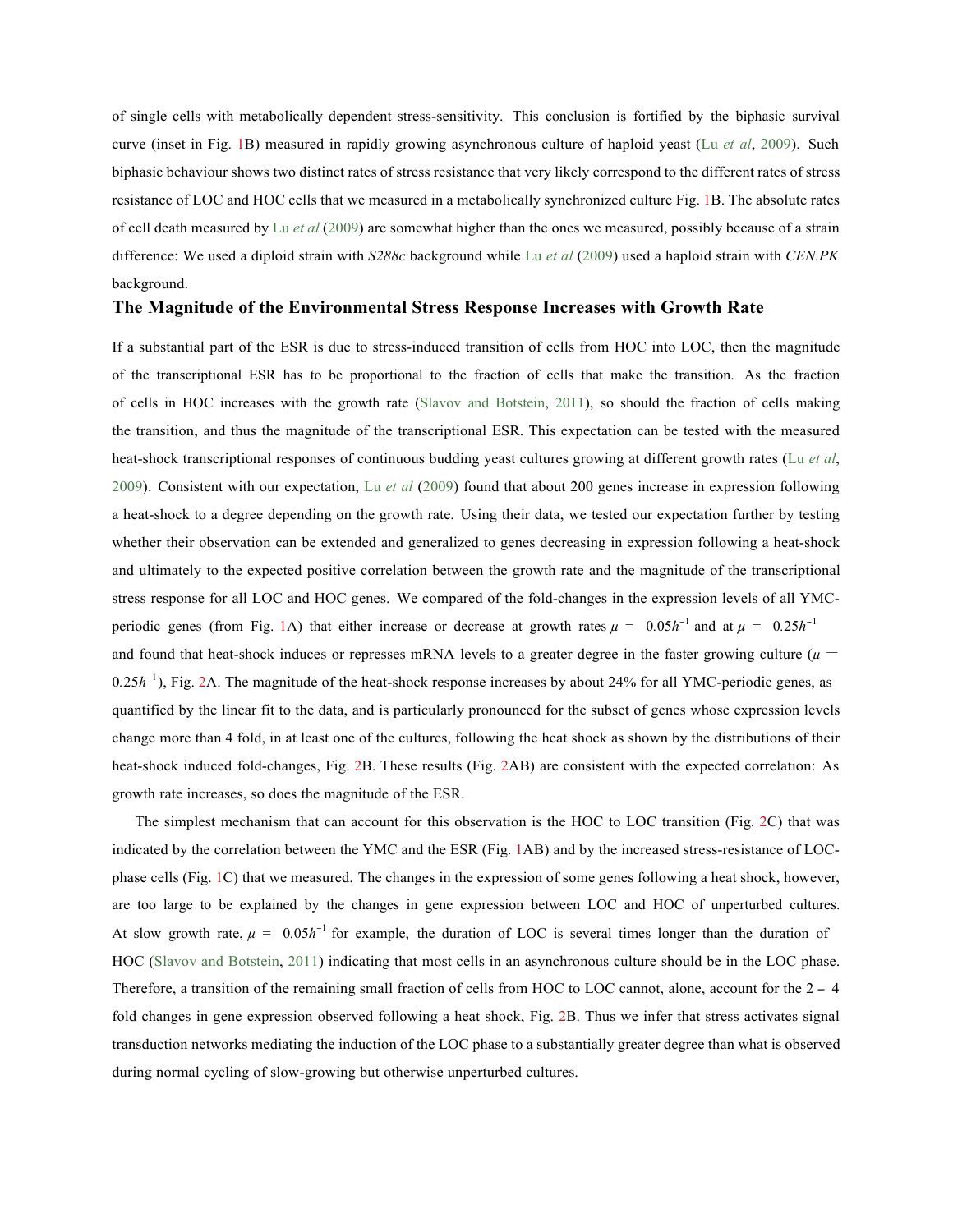#### **Metabolic Genes Are Expressed Periodically in Fission Yeast and Coupled to the ESR**

All three groups (Rustici *et al*, 2004; Peng *et al*, 2004; Oliva *et al*, 2005) that measured gene expression in CDCsynchronized fission yeast cultures found hundreds of CDC-related genes expressed periodically during the CDC. In addition to those genes, thousands of other genes are also expressed periodically, albeit with small amplitudes, during the CDC of fission yeast (Fan, 2010; Oliva *et al*, 2005). To explore whether the periodic expression of these weakly periodic genes is related to metabolic cycling, we sought to identify whether metabolic genes are expressed in different phases. The three groups that measured gene expression during the CDC of fission yeast found that some ribosomal genes are expressed periodically. Apart from the ribosomal genes, however, no other set of genes with metabolic functions has been reported, despite the observation that many thousands of genes are weakly periodic. We examined whether some of the weakly periodic genes have functions and phases of peak expression that are indicative of metabolic cycling similar to the budding yeast metabolic cycle (YMC).

First we identified periodic genes and ordered them by the phase of peak expression (Fig. 3) based on correlation analysis, see Methods. Then, we grouped the periodic genes into three clusters according to phase of peak expression using K-means clustering. To characterize these clusters and identify over-represented biological functions in those clusters, each cluster was analyzed with the gene ontology (GO) term finder (Boyle *et al*, 2004). The results for the first cluster (marked in black in Fig. 4) showed that it corresponds to G1 and S phase genes that were identified to cycle with a large amplitude by Rustici *et al* (2004). As these authors observed, the G1-phase is very short in these conditions of fast growth, and the phases of peak expression of the G1 and the S phase genes are very close and hard to identify unambiguously.

More interesting for our analysis are the genes peaking in expression during the G2 phase, the main phase of biomass growth in fission yeast. As noted by Rustici *et al* (2004), the amplitude of oscillation of those genes is significantly smaller than the amplitude of the G1/S cluster but clearly detectable and statistically significant given the high quality data of several CDC-synchronized cultures. Applying the GO term finder to the set of genes peaking in the early G2-phase, we found enrichment not only for protein biosynthesis (ribosomal biogenesis) but for a wide range of biosynthetic processes listed in Table 1. Strikingly, these processes overlap with the processes characteristic of the HOC phase of the budding yeast metabolic cycle. The possibility that the peak of those genes reflects the HOC phase of the fission yeast metabolic cycle is further supported by previous work that had found increased oxygen consumption in this early G2 phase of CDC-synchronized cultures of fission yeast (LLOYD *et al*, 1976). Such biosynthetic peak is fully consistent with the step-wise increase in messenger and ribosomal RNA measured during the CDC of fission yeast (Fraser and Nurse, 1978, 1979; Barnes *et al*, 1979).

The genes from the other cluster peaking in the G2 phase are related to stress as noted by Rustici *et al* (2004). Interestingly, those genes peak after, rather than simultaneously with, the biosynthesis genes, Fig. 4. This observation is very relevant since many genes peaking in LOC are related to the stress response (Tu *et al*, 2005; Brauer *et al*, 2008; Slavov and Botstein, 2011; Slavov *et al*, 2011). The robustly periodic expression of those genes is thus more likely related to metabolic cycling rather than to stress induced by the synchronization. The latter would more likely result in strong initial induction that gradually tapers down, rather than in the periodic pattern observed in the data. In contrast to the high oxygen consumption during the peak expression of the second cluster, the oxygen consumption during the peak expression of the third cluster decreases (LLOYD *et al*, 1976). Therefore, we find very close correspondence in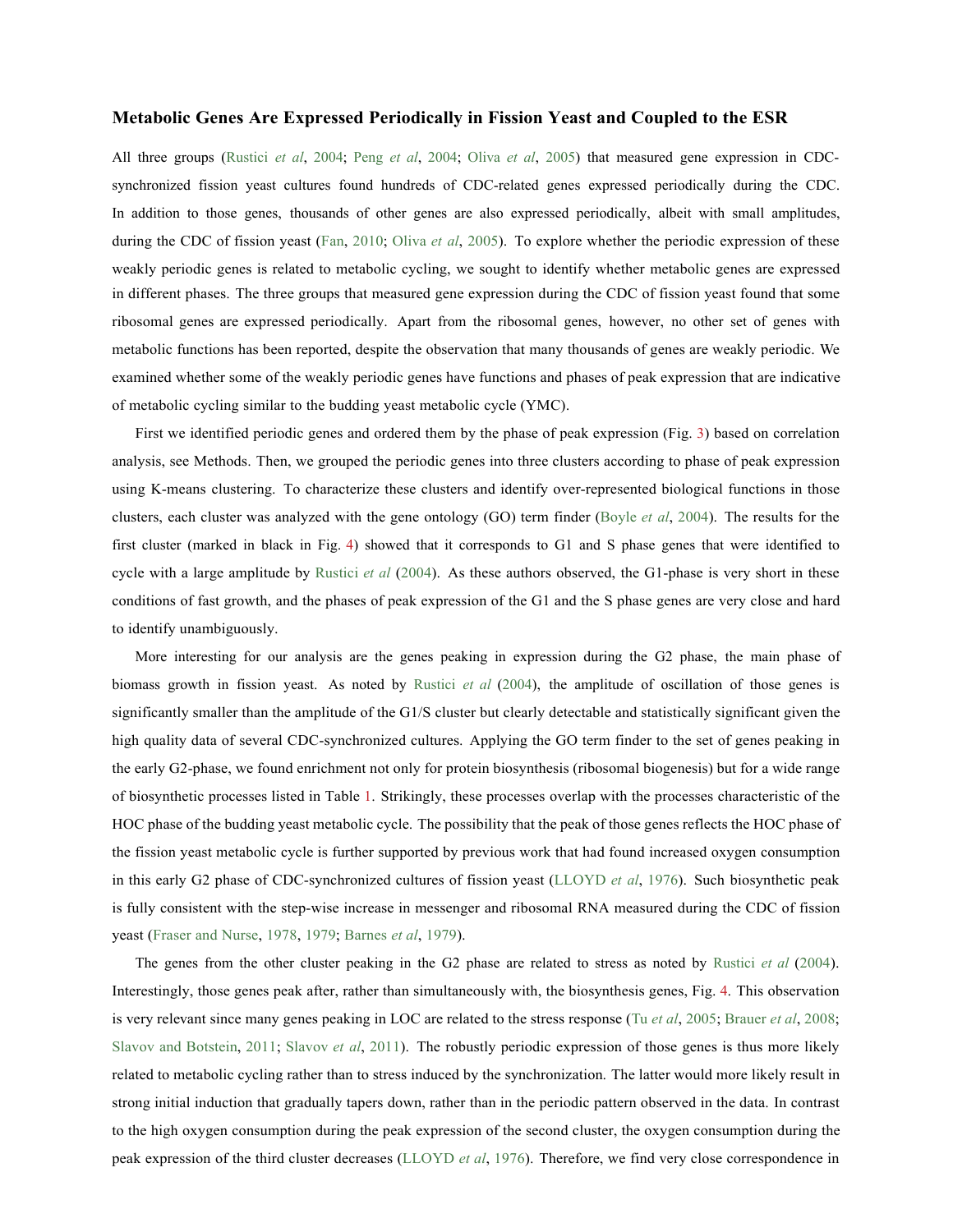the temporal organization of both oxygen consumption and gene expression between the budding yeast metabolic cycle and the analogous physiological and metabolic processes in fission yeast. This close correspondence suggests very strongly the existence of a metabolic cycle in fission yeast. To test the existence of a metabolic cycle in fission yeast further and explore more rigorously and in more detail the significance of the periodic expression of stress response genes, we next considered the coupling between the YMC and the environmental stress response (ESR).

To test the existence of a metabolic cycle in fission yeast further, we next considered the coupling between the periodic expression of metabolic genes and the environmental stress response (ESR) for fission yeast. As shown in Fig. 1A above, we found for budding yeast that the ESR is strongly correlated to the YMC. For fission yeast, we plotted the analogous data for phase-ordered metabolic genes expressed periodically in CDC-synchronized fission yeast and their corresponding expression levels during the ESR of fission yeast measured by Chen *et al* (2003), Fig. 5B. The result indicates a remarkable conservation of the relationship between the phase of peak expression of metabolic genes during the growth phases of the CDC and the environmental stress response of these genes. This correlation between YMC and ESR is strong evidence in favor or our hypothesis that fission yeast can cycle metabolically and that a HOC to LOC transition might also account for the environmental stress response in *Schizosaccharomyces pombe*.

#### **Stress and Biosynthesis Genes are Regulated Reciprocally in Humans**

Recently Janes *et al* (2010) have used stochastic profiling to identify co-regulated, heterogeneously expressed genes among human epithelial cells in a three-dimensional culture model of mammary-acinar morphogenesis. Stochastic profiling is based on DNA microarray measurement of gene expression in repeated, random selections of very small cell populations and subsequent analysis of the fluctuations to identify transcripts that are heterogeneously coexpressed. Arranging the data from this procedure (Fig. 6) shows two large clusters of genes; the genes *within* a cluster are coexpressed with one another in the sampled subsets of cells, which according to the design of stochastic profiling reflects co-expression in single cells. Conversely, the genes from the first cluster are reciprocally expressed relative to the genes from the second cluster, Fig. 6.

To identify biological functions over-represented in these gene clusters, we used the gene ontology (GO) term finder (Boyle *et al*, 2004). The results (Table 2) show that the first cluster is strongly enriched for biosynthetic functions, including protein biosynthesis, which can correspond to cells that were profiled in the HOC phase. The second cluster is enriched for genes involved in oxidative-stress responses, NF*-κ*B signaling, development and differentiation, which can correspond to cells that were profiled in the LOC phase. Thus, the data from the stochastic profiling are suggestive, of metabolic cycling in human epithelial cells. In contrast, we could not detect significant periodicity in the expression of metabolic genes in CDC-synchronized human cancer HeLa cells (Whitfield *et al*, 2002). This lack of evidence for metabolic cycling, however, is more likely due to the transformed phenotype, fast fermentative and dis-regulated growth of HeLa cells, rather than to a general absence of metabolic cycling in humans. This result is strongly reminiscent of the observation that most YMC-periodic genes oscillate only weakly, if at all, in fast-growing, fermenting cultures of budding yeast that are CDC-synchronized (Spellman *et al*, 1998).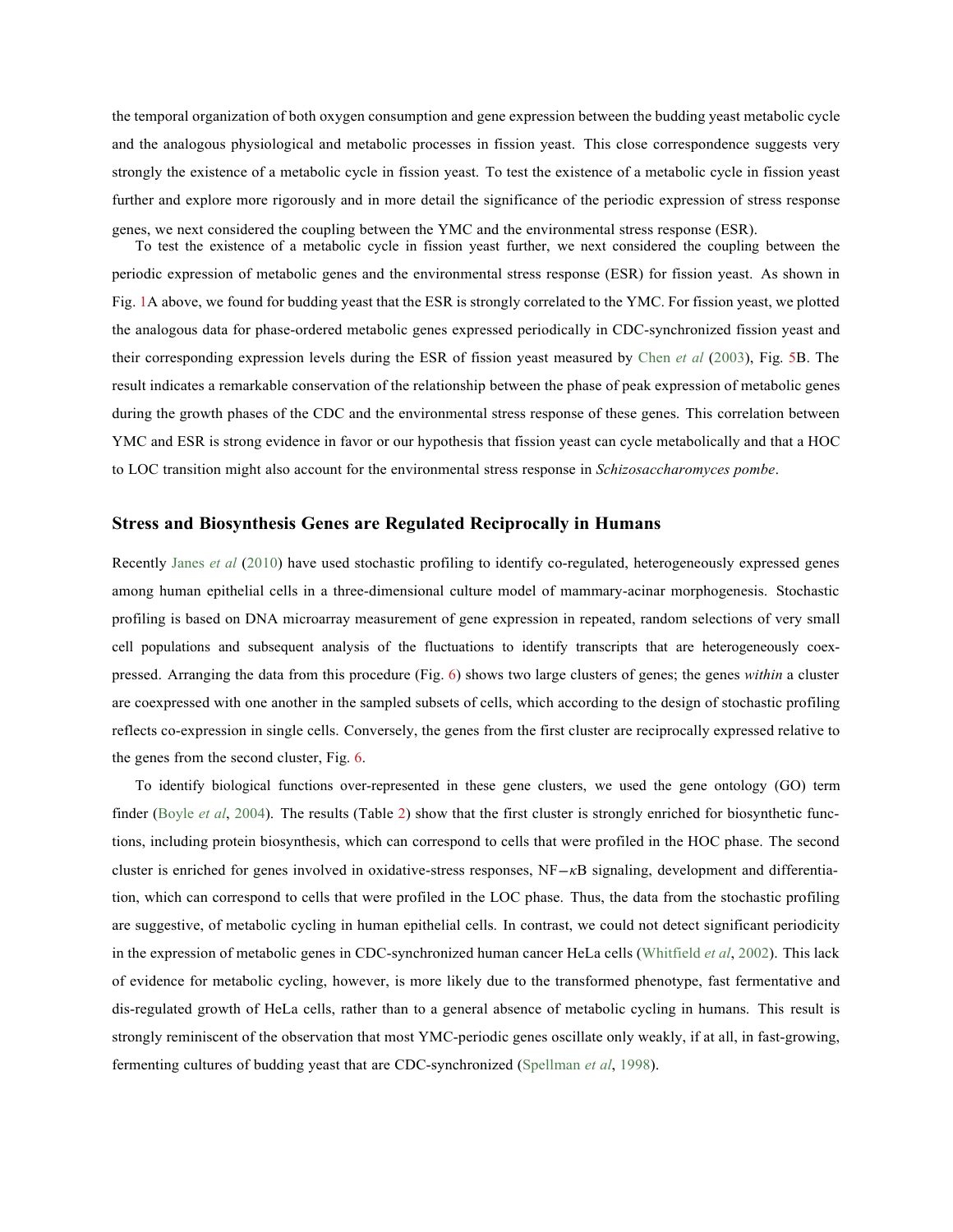## **A HOC to LOC Transition Can Explain the Common Stress Response of Human Primary Fibroblasts but not of HeLa Cells**

To test further our hypothesis of metabolic cycling in human cells and its connection to the stress response, we used previously published gene expression data (Murray *et al*, 2004) to identify genes that increase or decrease in expression when human primary fibroblasts are stressed by a variety of stress factors: heat, DTT, menadione, and crowding. We selected genes that are consistently down or up regulated in at least 22 out of the 30 stress conditions and time points in the study. A very large number of genes, 7892 DNA clones corresponding to more than 6000 unique UniGene IDs, fulfill this criterion and show a strikingly consistent and coherent expression pattern across all stress conditions, albeit with lower fold changes when compared to the 800 genes of the ESR in budding yeast (Gasch *et al*, 2000). The set of 7892 DNA clones was clustered hierarchically (Fig. 7) and analyzed by submitting the subsets of genes that are induced (2876 unique UniGene IDs) or repressed (3164 unique UniGene IDs) to the GO term finder (Boyle *et al*, 2004) or GOEAST (Zheng and Wang, 2008). The results, indicate a remarkable conservation of biological functions between the ESR of the two yeasts and the primary human fibroblasts. Genes repressed by stress in the primary human fibroblasts are strongly enriched for mitosis (as observed by Murray *et al* (2004)) and for a variety of biosynthetic functions ( $p < 10^{-29}$ ). Genes induced by stress are strongly enriched ( $p < 10^{-6}$ ) for protein degradation, ubiquitination, cell differentiation, development, response to stimuli and stress, cell localization, and apoptosis. Thus, except for a few functions specific to higher eukaryotes, stress induced genes have quiescent-like functions characteristic to genes peaking in LOC and stress repressed genes have biosynthetic functions characteristic to genes peaking in HOC. This observation suggests that the HOC to LOC transition can also explain the stress response of primary human fibroblasts, similar to budding and fission yeast. As we found from the stochastic profiling data, the stress response data suggest metabolic cycling in primary human fibroblasts but not in HeLa cells. Hela cells have dramatically different transcriptional stress responses (Murray *et al*, 2004) that cannot be related in the same way to metabolic cycling and explained by a HOC to LOC transition.

## **Discussion**

# **The Change in the LOC/HOC Fraction Can Provide a Mechanistic Connection among Many Phenomenological Observations**

Our new data, combined with analysis of already published data, support the idea that the periodic expression of genes during the high and low oxygen-consumption phases (HOC and LOC) of the metabolic cycle described by Küenzi and Fiechter (1969); Klevecz *et al* (2004); Tu *et al* (2005); Kwak *et al* (2003) can form the unifying framework for a quantitative understanding of a number of important phenomena in budding yeast (*Saccharomyces cerevisiae*) and fission yeast (*Schizosaccharomyces pombe*). Specifically, in budding yeast we found that systematic variation in the timing and duration of the HOC and LOC phases can account for the transcriptional response to differences in the growth-rate response (GRR) observed by Brauer *et al* (2008); Slavov and Botstein (2011), the transcriptional response to environmental stress (ESR) cataloged by Gasch *et al* (2000), the cross-protection among stress factors (Mitchel and Morrison, 1982, 1983), and between stress and slow growth rate (Elliott and Futcher, 1993; Lu *et al*, 2009). We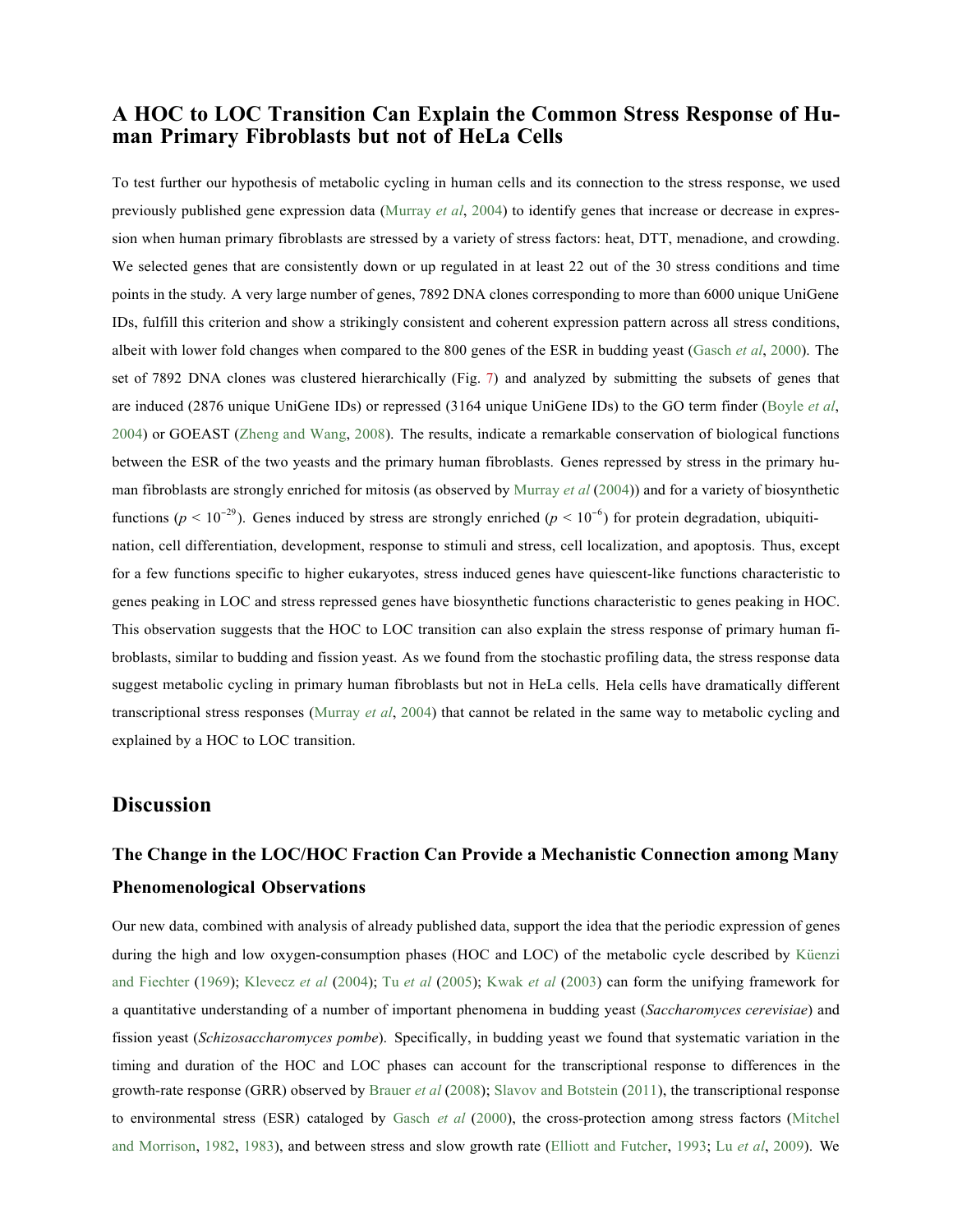could extend our analysis to the distantly related fission yeast by showing that fission yeast genes that are functionally analogous to the genes oscillating in the budding yeast metabolic cycle can also be seen to oscillate in fission yeast, and that the correlations between the phases of peak expression of these genes and the transcriptional responses to environmental stress are also found in gene expression data from fission yeast.

Of course, it remains true that some transcriptional responses are specific to the type of stress or to the strain, as is observed for smaller subsets of genes (Gasch *et al*, 2000; Chen *et al*, 2003; Lu *et al*, 2009; Kvitek *et al*, 2008) and, as we verify above, that the magnitude of the transcriptional changes induced by stress exceeds the magnitude of changes found in the YMC of unperturbed cultures, suggesting that there must be additional signaling mechanisms for stress that enhance the response to the specific type of stress. Compared to other stress types, for example, oxidative stress (hydrogen peroxide or menadione treatments) results in enhanced indication of genes neutralizing reactive oxygen species (Gasch *et al.* 2000) and in enhanced acquired tolerance to oxidative stress (Berry and Gasch, 2008). Similar stress-type-specific responses are observed with other stresses (Gasch *et al*, 2000; Berry and Gasch, 2008), and it is the common ESR that we suggest can be accounted for by a HOC to LOC transition.

The presented data and analysis do not exclude the possibility that in addition to the transition from the HOC to the HOC phase, the stress response also involves some graded, rheostat-like changes in the transcriptional and physiological responses. Yet, the metabolic cycling in yeast from asynchronous cultures (Silverman *et al*, 2010; Wyart *et al*, 2010), taken together with the growth-rate dependence of the heat-shock response, suggest that the responses of different cells are likely to be dependent on their phase in the metabolic cycle. Furthermore, the perfect correlation between the stress-responses of many hundreds of genes and their expression levels with the metabolic cycle indicates directly large-scale gene-expression similarities between the LOC-phase and the transcriptional stress-response. This transcriptional similarity suggest a functional and physiological connection between the LOC phase and the stress response; this connection and the gene-expression similarity remain true regardless of whether the response is switchlike, rheostat-like, or a combination of both.

#### **Relationship between the Metabolic and Cell Division Cycles**

Our results regarding the phase of the CDC during which one can observe metabolic cycles using gene expression patterns are different for budding and fission yeast. In budding yeast, we found metabolic cycling in the G0/G1 phase of the cell cycle (Slavov *et al*, 2011), whereas in fission yeast we observed strong evidence for metabolic cycling in the G2 phase of the fission yeast CDC. This result is readily interpretable as an association of metabolic cycling with the periods of the CDC associated with biomass accumulation. As mentioned above, slowly growing budding yeast accumulate mass mainly during G0/G1 phase of the (CDC), whereas fission yeast accumulate mass primarily during the G2 phase, even though essentially the same system of cyclin-dependent kinases controls the boundaries between G1 and S and G2 and M in both yeasts (Beach *et al*, 1982). In each yeast, these regulators are activated after assessments concerning cell size (mass) before allowing the cell division cycle to proceed– the difference is mainly at which CDC boundary this assessment is normally made (Hartwell *et al*, 1973; Hartwell, 1973; Nurse and Bissett, 1981; Beach *et al*, 1982), reviewed by Reed (1992); Shiozaki (2009). We believe that under respiratory conditions, and especially under conditions of relatively slow growth, when the G0/G1 (budding yeast) or the G2 (fission yeast) phases are relatively lengthy, the metabolic cycle occurs as part of the process of biomass accumulation. Indeed, given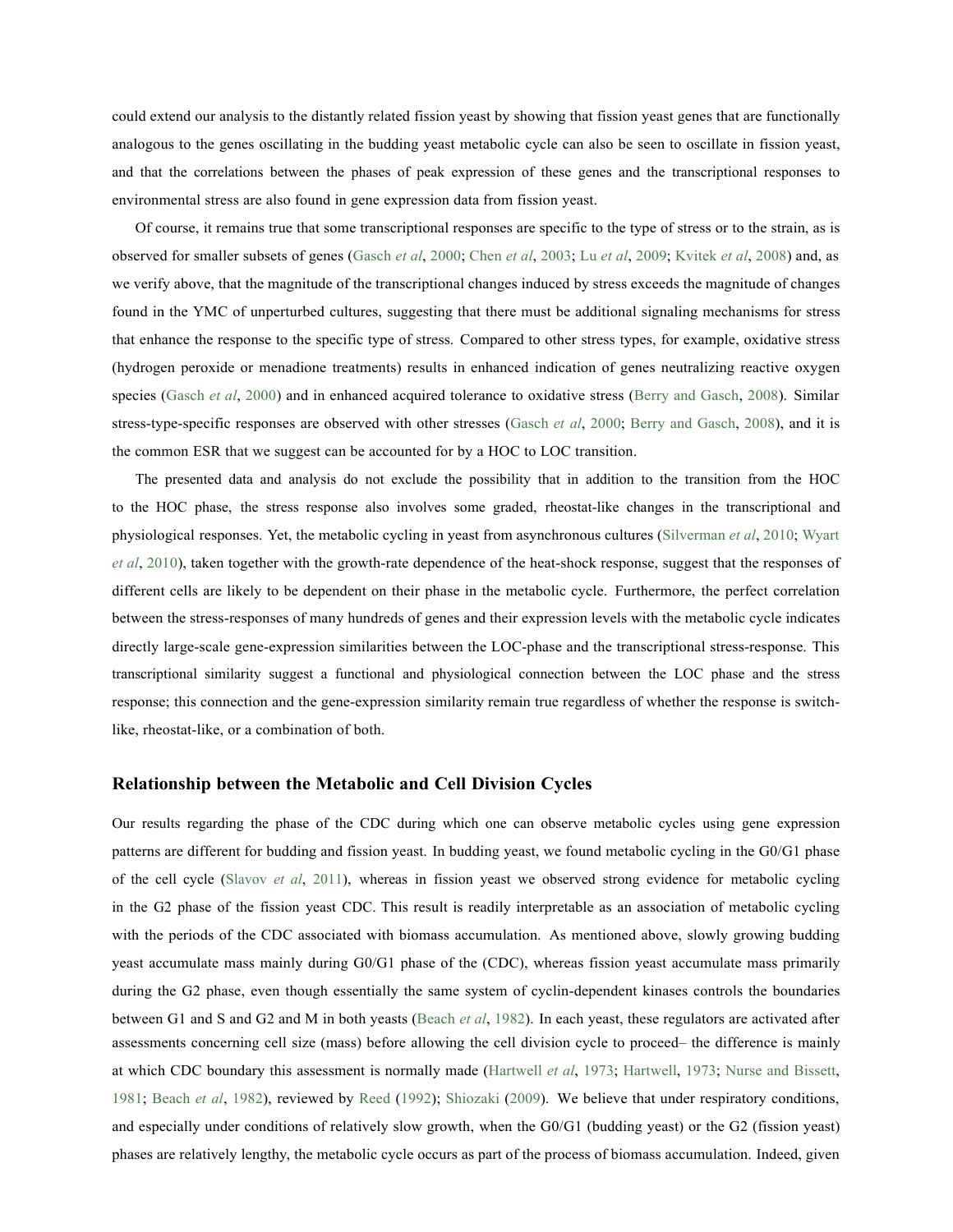the evidence we present that human cells might also have a metabolic cycle, we propose that it is a basic property of eukaryotes that mass accumulation and metabolic cycling are linked in this way.

Other differences between budding and fission yeast deserve mention. The number of periodic metabolic genes and the amplitude of oscillation of those genes are smaller in fission yeast compared to budding yeast. This difference was expected, given the fast growth rate of the CDC-synchronized fission yeast cultures. In budding yeast, metabolic cycling is more evident at slow growth because the period of mass accumulation (G0/G1) (Slavov *et al*, 2011) occupies a much larger fraction of the total doubling time and a much larger fraction of the population is therefore undergoing metabolic cycling. If the same is true in fission yeast, then the relatively fast growth rate accounts nicely for the lower amplitudes and the smaller number of oscillating genes detected. Another difference related to the growth rate is that while the phase offset between the HOC and the LOC genes in fission yeast is significant, it is smaller than in budding yeast growing at  $\mu = 0.1h^{-1}$ . This decrease in the phase offset in the case of fission yeast is also attributable to the shorter duration of the growth phase of the CDC with increasing growth rate.

## **Reciprocal Regulation of Biosynthesis and Stress**

For fission yeast, Pancaldi *et al* (2010) conducted a gene expression meta-analysis of hundreds of conditions and found a reciprocal regulation between two major sets of genes, one containing growth- and metabolism-related genes and another containing stress- and differentiation-related genes. This is an expected outcome if the cells undergo metabolic cycling. For each physiological condition in which cells cycle metabolically, the fraction of cells in LOC is inversely related to the fraction of cells in HOC. For human cells, we previously described (Slavov and Dawson, 2009) a similar reciprocal regulation between cancer and non-cancer tissues of ribosomal genes on one hand and stress and development genes on the other hand. The stochastic profiling of small subsets of cells indicates that at least in the case of epithelial cells, such reciprocal regulation is present even among clonal cells growing in the same culture, and thus may indeed reflect a cell autonomous metabolic cycle; cells in each phase of the metabolic cycle, express a phase specific set of genes and are therefore different from cells in the other phase. Another example of reciprocal regulation of biosynthesis and stress genes was reported in somites from zebra fish embryos (Ozbudak *et al*, 2010). Indeed, such reciprocal regulation is consistent with regulatory interaction between master regulators: Major regulators of growth, protein kinase A (PKA) and the target of rapamycin (TOR), sequester in the cytoplasm and inactivate major regulators of stress, the Msn2 and Msn4 transcription factors that induce the expression of many stress response genes, (Görner *et al*, 1998; Smith *et al*, 1998; Beck and Hall, 1999).

Using stress as a stimulus provides a good experimental paradigm for characterizing cell physiology. The transcriptional changes that can be elicited in response to stress, however, are relevant not only to acute external stress but also have physiological functions even in cells that are not exposed to unusual or acute environmental factors. For example, the stress response is linked to longevity in budding yeast (Shama *et al*, 1998), in *Caenorhabditis elegans*  (Cypser and Johnson, 2002; Baumeister *et al*, 2006; Henis-Korenblit *et al*, 2010), in *Drosophila melanogaster* (Vermeulen and Loeschcke, 2007), and in mammals (Migliaccio *et al*, 1999). Thus, the regulation of the stress response genes by changes in the relative durations of the phases of the cell growth cycle is likely to have substantial impact on cell physiology even in the absence of acute external stress factors. This hypothesis is consistent with the observation that mutations in the target of rapamycin (TOR), a likely master regulator of the cell growth cycle (Slavov *et al*, 2011;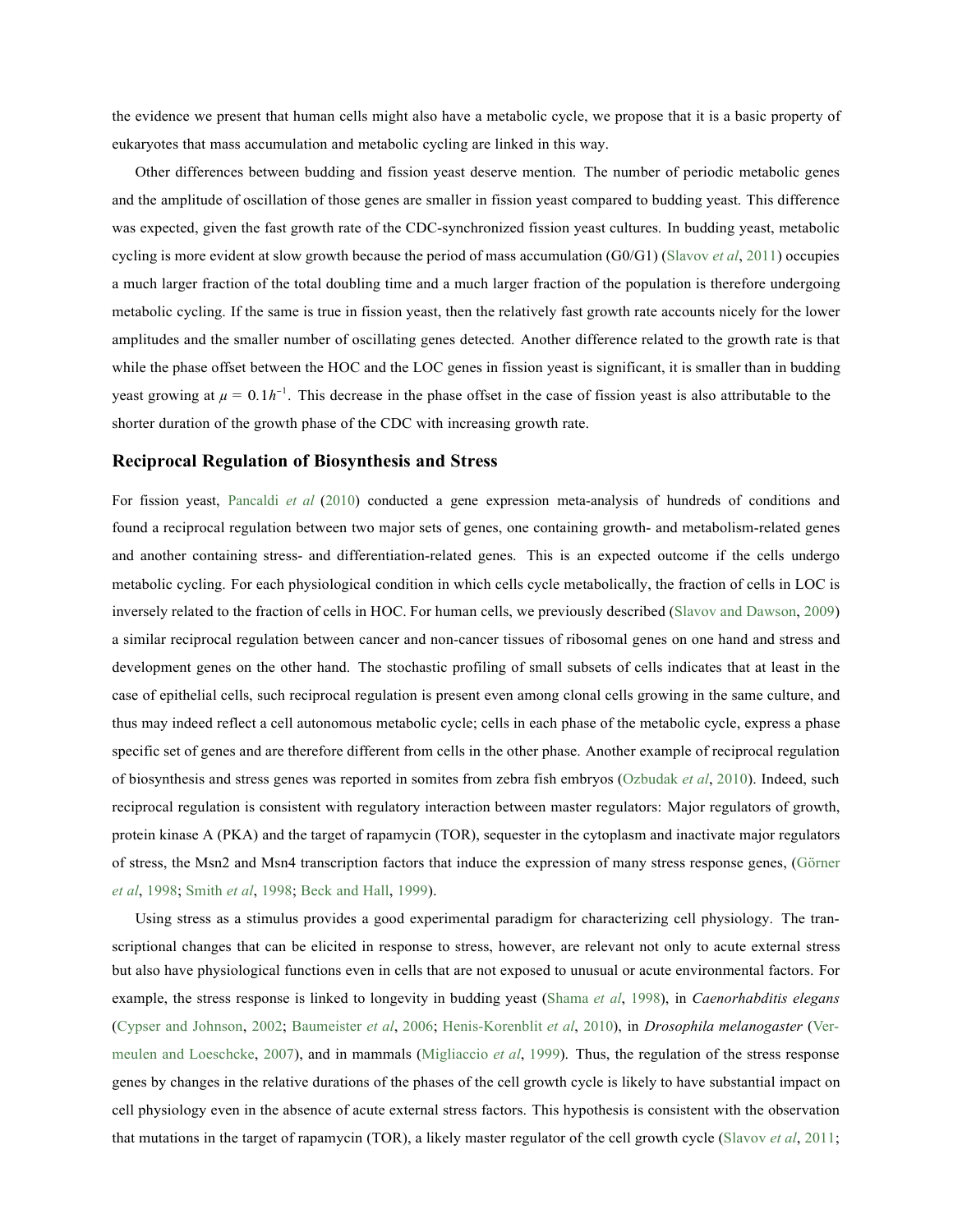## **Dependence of Stress Sensitivity on the Phases of the YMC**

For budding yeast, we found that stress sensitivity depends on the metabolic state. This finding has important evolutionary implications. It allows for an asynchronous population to grow continuously (since a fraction of the cells are in the HOC phase) while being very stress resistant as a population since a substantial fraction of the cells are in the LOC phase, and thus highly resistant to stress (Fig. 1). Therefore, the different stress sensitivity during the YMC combines overall growth of the population with high stress-resistance of at least some cells that can ensure the preservation of the population and may be beneficial in fluctuating environments as suggested by modeling microbial populations (Thattai and van Oudenaarden, 2004). The oscillations in the nuclear localization of Msn2, a major stress-response transcription factor, that are induced by reducing the glucose concentration (Hao and O'Shea, 2011) can be related to the cell growth cycle and affect the stress resistance accordingly.

The cross-protection among stress factors (Mitchel and Morrison, 1982, 1983) and among stress factors and slow growth (Elliott and Futcher, 1993; Lu *et al*, 2009) suggest that the functions of many genes induced as part of the general environmental stress response and in the LOC phase provide general protection, even if the mechanisms for inducing the ESR are stress and context dependent (Berry *et al*, 2011). This inference is supported by our data showing higher heat-shock resistance of cell in the LOC phase. Such general protection is likely to be more important at slow growth, when metabolism is fully respiratory (Kaspar von Meyenburg, 1969) and the average age of the proteins is likely to be higher due to lower rates of biomass synthesis and protein dilution by cell division. The connection between the cell growth cycle and the transcriptional stress response that we describe here suggests that the high timeresolution gene-expression data from metabolically synchronized cultures Tu *et al* (2005); Slavov *et al* (2011) may be used to study the transcriptional regulation of these general mechanisms for cell protection, especially when combined with computational approaches (Slavov, 2010) that minimize assumptions and make testable predications.

## **Changes in the Oxygen Consumption, Mitochondrial Potential and Morphology Support the Existence of Metabolic Cycling in Humans**

Metabolic cycling in human cells is consistent with and can explain recent observations of changes in the oxygen consumption, the mitochondrial potential and morphology of human cells (Schieke *et al*, 2008; Mitra *et al*, 2009). Schieke *et al* (2008) found that human cells in the early G1 phase tend to have lower mitochondrial potential and to consume less oxygen, consistent with these cells being in the LOC phase, compared to cells in the late G1 phase, consistent with these cells being in the HOC phase. Interestingly, the oxygen consumption was sensitive to rapamycin in full accord with our suggestion that the target of rapamycin (TOR) regulates the YMC (Slavov *et al*, 2011). Furthermore, Mitra *et al* (2009) reported that the increased mitochondrial potential, which likely reflects the HOC phase, is associated with hyperfused mitochondrial morphology during the  $G1 - S$  transition. This finding is strongly reminiscent of the observation that in continuous YMC cultures, the HOC phase happens immediately before the S phase. All these results are consistent with and can be explained by a cell growth cycle in human cells but do not prove it; rather these results, taken together, provide a solid basis and motivation for future experiments testing the observed connections and the conservation of metabolic cycling in humans.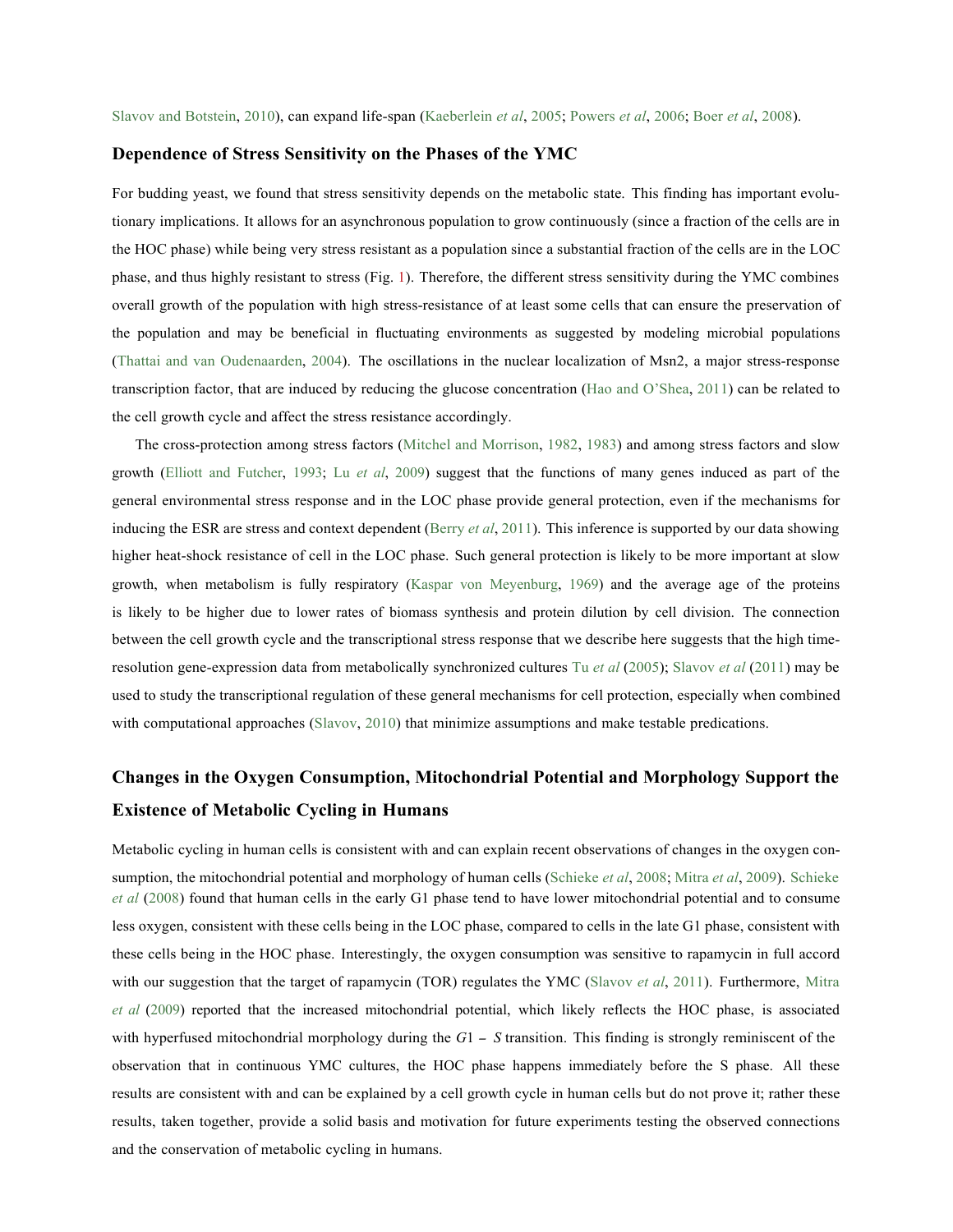# **Evidence for a Single-Cell Autonomous Cell Growth Cycle and Its Conservation across Eukaryotes**

Until recently, it was unclear whether the metabolic cycle is emergent behavior present only in continuous, metabolically synchronized cultures of budding yeast growing in bioreactors or a cycle taking place in single cells from asynchronous cultures. Based on mRNA correlations in single cells, we suggested that the metabolic cycle is autonomous and present in single-cells from asynchronous cultures (Silverman *et al*, 2010). This suggestion was bolstered by the correlation between the YMC and the growth rate response of asynchronous cultures (Brauer *et al*, 2008; Slavov and Botstein, 2011; Slavov *et al*, 2011), as well as by the correlation between the YMC and the ESR of asynchronous cultures reported here. Our finding of a metabolic cycle in the elutriation CDC-synchronized cultures of fission yeast (Rustici *et al*, 2004; Peng *et al*, 2004) provides a third line of evidence that metabolic cycling is intrinsic to single cells. Unlike metabolically synchronized cultures, elutriation-synchronized cultures have only one synchronous population of cells and there is no indication of cell-to-cell communication or emergent behavior at the level of the population that is not present in single cells. Thus, observing metabolic cycling in the elutriation-synchronized cultures is direct evidence that this cycling takes place in single cells. An advantage of this setup is that we can observe the cycling directly in time rather than infer it indirectly from correlations. The existence of a growth cycle in fission yeast is also supported by the step-wise increase in the RNA biosynthesis measured by Paul Nurse and colleagues (Fraser and Nurse, 1978, 1979; Barnes *et al*, 1979).

The metabolic cycling observed in fission yeast is remarkably similar to the cycling observed in budding yeast not only in terms of functional groups of the cycling genes but also in terms of oxygen consumption and in terms of the correlation between the metabolic cycle and the environmental stress response. The conservation of these metabolic and physiological functions and their temporal organization suggest that the function and the underlying biology of the metabolic cycling is also conserved across these divergent eukaryotes. These lines of evidence for conservation are related to gene function and physiology rather than to the expression patterns of genes with orthologous DNA sequences. The expression patterns of orthologs is very different even for many of the core genes involved in cell division, with relatively few orthologs having similar patterns of expression (Rustici *et al*, 2004; Peng *et al*, 2004), despite that the CDC is highly conserved across divergent eukaryotes. Similarly, many genes expressed periodically

Nurse and Wiemken (1974) presented evidence for increased uptake of arginine (the sole nitrogen source) by CDCsynchronized *Candida utilis* that coincides with the timing of the HOC phase (including protein biosynthesis) of the cell growth cycle of *S. cerevisiae*. This coordination of respiration with the uptake of arginine nicely parallels a similar observation of increased uptake of nitrogen in *S. cerevisiae* that coincides with the increased oxygen consumption (Kaspar von Meyenburg, 1969). Since *Candida utilis* is very distantly related to both *S. cerevisiae* and *S. pombe*, this result (Nurse and Wiemken, 1974) provides support for the general conservation of the growth cycles across eukaryotes.

with the cell growth cycle are likely to have orthologs with species-dependent expression patterns.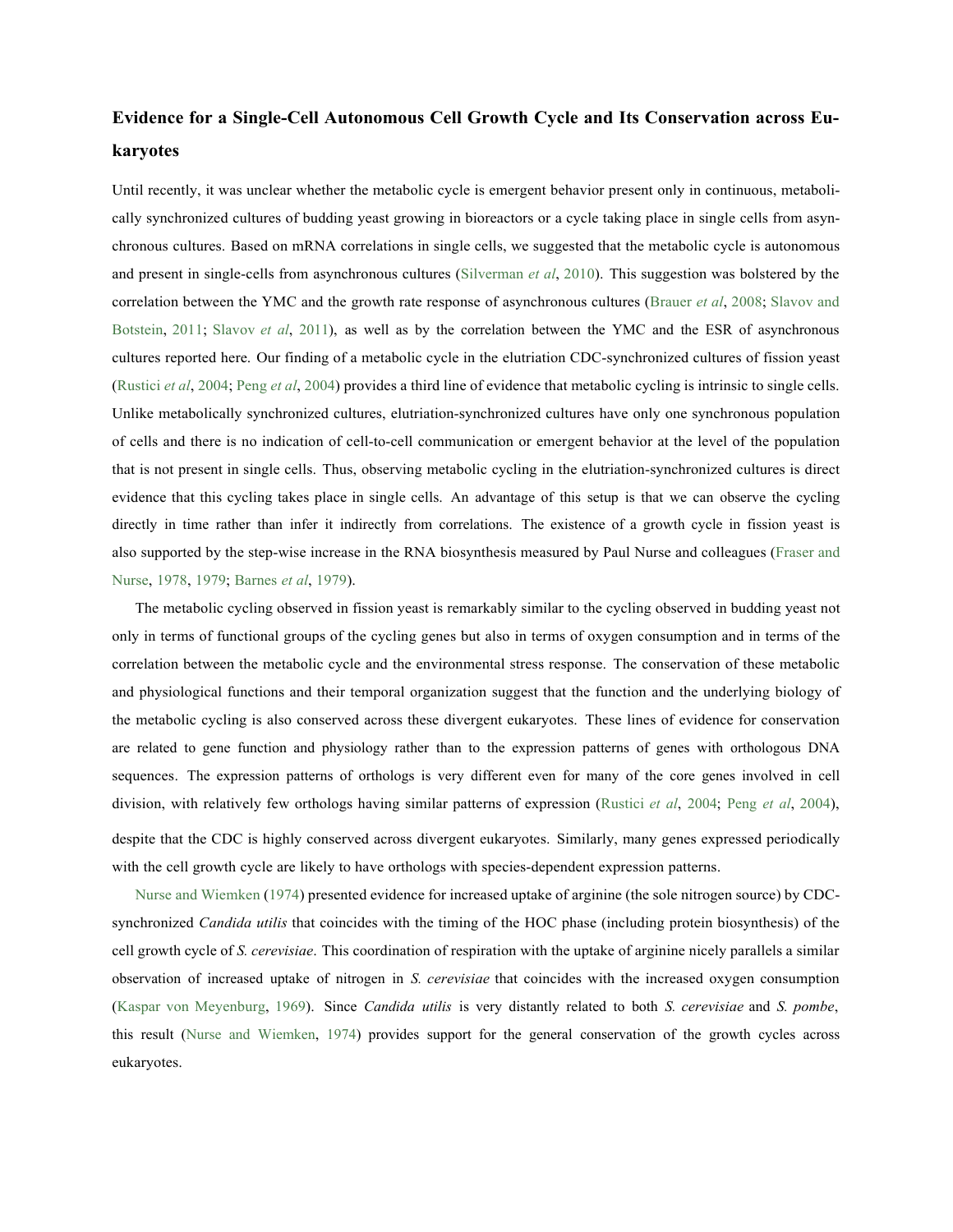## **Metabolic Cycling across Growth Rates and in Cancer**

Our results provide support for the inference that respiratory metabolic cycling is a general phenomenon among eukaryotic cells. In budding yeast, we have seen that it is prominent at slow growth and appears to occur mainly during the G0/G1 phase of the cell division cycle, where, for small cells, mass accumulation preliminary to re-entry into the CDC occurs. Analogously, in fission yeast we detected it during the G2 phase, where, for small cells, mass accumulation preliminary to re-entry into the cell division cycle tends to occur. It seems likely, in either yeast, that metabolic cycling has substantially reduced amplitude or even does not occur in the same way when energy metabolism is entirely fermentative. If one translates these ideas to the data on cycling in human cells, there is an attractive parallel. We found evidence for metabolic cycling in fibroblasts and acinar epithelial cells, some of which might well have been growing slowly or even entirely quiescent. The patterns of gene expression that we associated with metabolic cycling in primary human fibroblasts and acinar epithelial cells are also reflected in the metabolite patterns of respiring quiescent human fibroblasts (Lemons *et al*, 2010). In the one cancer cell line (HeLa) that we studied, we found no support for metabolic cycling of gene expression even though Schieke *et al* (2008) have found changes in the oxygen consumption of about 5 *-* 10% of the cells in HeLa cultures. Colombo *et al* (2010); Tudzarova *et al* (2011) have alos described metabolic dynamics taking place during the CDC of HeLa cells and controlled by the ubiquitin ligase APC/C-Cdh1. Thus, further studies are neccessary to characterize the metabolic diffrences between normal and cancer cells. We suggest that the difference between cancer and normal cells may be simply a result of the fact that HeLa growth depends on fermentative energy metabolism, as do very many cancer cells (the Warburg effect: reviewed by Heiden *et al* (2009); Jones and Thompson (2009); Levine and Puzio-Kuter (2010); Cairns *et al* (2011)). Our data and analysis support the view that the general eukaryotic phenomenon of metabolic cycling is most prominent when eukaryotic cells are respiring and growing slowly or are quiescent (Lemons *et al*, 2010; Slavov and Botstein, 2011; Slavov *et al*, 2011).

## **Methods**

### **Thermotolerance During the YMC**

To quantify the dependence of stress resistance on the phases of the YMC, we synchronized metabolically a diploid prototrophic strain (*DBY12007*) with *S288c* background and WT *HAP1* using starvation followed by re-feeding (Küenzi and Fiechter, 1969; Slavov and Botstein, 2011). The medium was limited on glucose 800*mg/L* with composition described by (Saldanha *et al*, 2004; Brauer *et al*, 2008). Chemostats were established in 500*mL* fermenter vessels (Sixfors; Infors AG, Bottmingen, Switzerland) containing 300*mL* of culture volume, stirred at 400*rpm*, and aerated with humidified and filtered air. A sample of 2ml culture in either LOC or HOC phase was taken and split into five tubes each containing 250*µl*. The first tube (control) was put on ice immediately while the remaining four tubes, each tube corresponding to a time point, were dropped in water bath at 50°C. Tubes were taken from the 50°C water batch at each time point and promptly put on ice.

Each sample was serially diluted 1 : 10 with liquid YPD into 9 dilutions spanning 9 orders of magnitude. The dilutions were spread on YPD (YPD; 10 g of Bacto-Yeast extract, 20 g of Bacto-peptone, 20 g of Bacto-agar, and 20 g of glucose in 1000 ml of water) plates to measure viability. Colonies were counted after 36*h* incubation at 30*<sup>o</sup> C*. For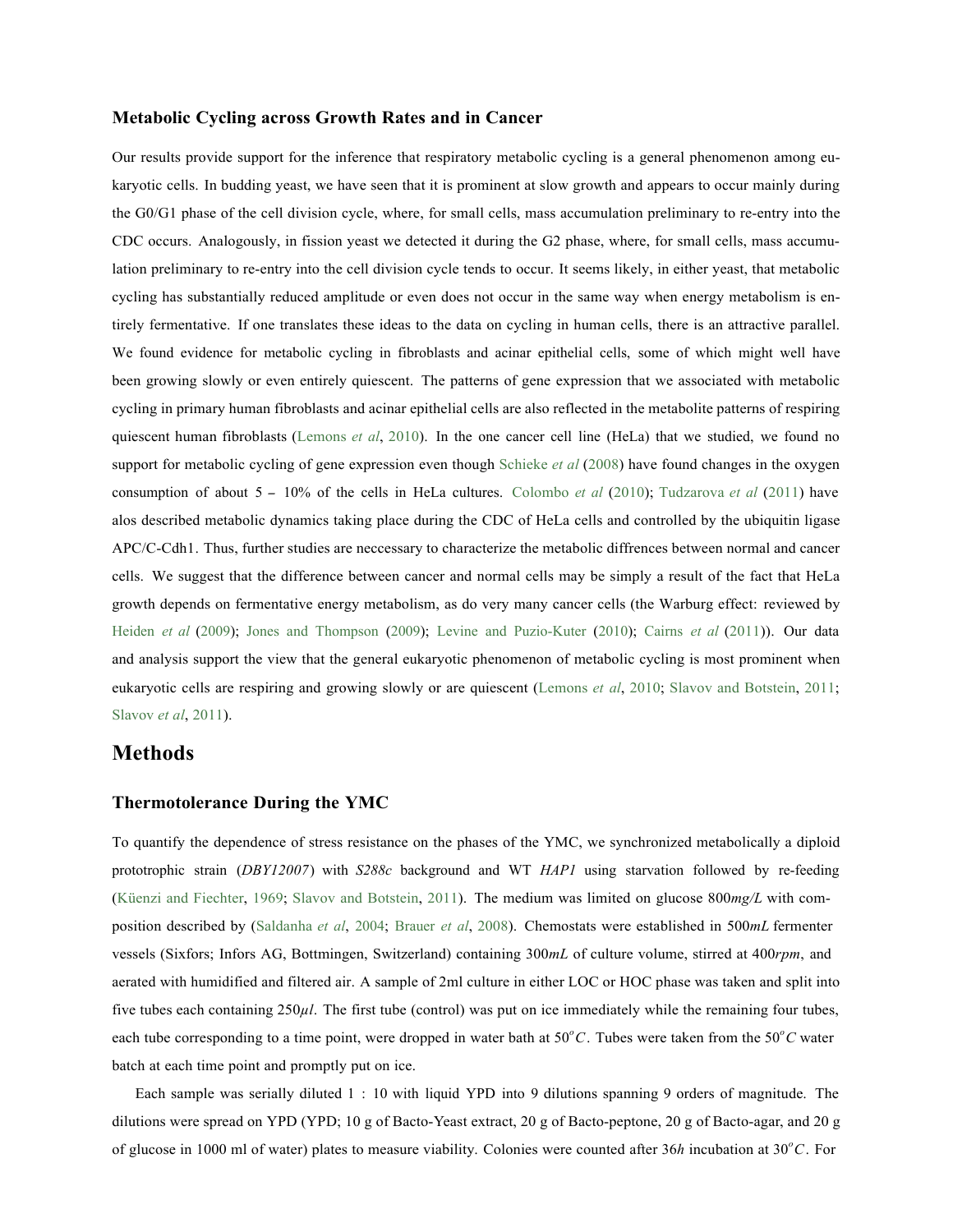each time point, a minimum of 100 colonies were counted. The fraction of viable cells in a sample was quantified as the fraction of cells surviving the heat exposure relative to the corresponding control, the cells that were not exposed to heat.

## **Ordering Genes by the Phase of Peak Expression**

Among the many possible approaches for finding the phase of peak expression of each gene, we chose the correlation method used by Slavov *et al* (2011) for its simplicity and versatility. The algorithm has the following steps:

- For each experiment (three cycles), the data for the oxygen consumption (where available) and for the *i th* gene were interpolated at 150 equally spaced time points resulting in two vectors, **o** and **g***i* for the oxygen and the gene expression respectfully,  $\mathbf{o} \in \mathbb{R}^{150}$  and  $\mathbf{g}_i \in \mathbb{R}^{150}$ .
- A vector of correlations ( $\mathbf{r} \in \mathbb{R}^{40}$ ) was computed by sliding the two interpolated vectors (**o** and  $\mathbf{g}_i$ ) relative to each other, one element at a time for the first 40 elements. When oxygen consumption was not available it was replaced by a sentential gene with robust periodic expression.
- The index (position) of the largest element of **r** was selected to represent the phase (*φ*) of peak expression of the  $i^{th}$  gene:  $\varphi = \arg \max_j \mathbf{r}(j)$ ,  $j = 1 ... 40$
- The genes where ordered by sorting the phases *φ* of all genes for which the maximum correlation between **o**  and  $\mathbf{g}_i$  exceeded 0.6,  $r_\varphi > 0.6$ .

## **Acknowledgments**

We thank Patrick Gibney for help with the viability assay, Amy Caudy, Quincey Justman, Charles Lu, Sanford Silverman and Patrick Gibney for discussions, and Shalev Itzkovitz for critical comments on the manuscript. Research was funded by National Institutes of Health (NIH) (GM046406), a NIH Pioneer award (1DP1OD003936), grants from the National Science Foundation (ECCS 0835623), NIH (GM096193), NIH/NCI Physical Sciences Oncology Center at MIT (U54CA143874), and the NIGMS Center for Quantitative Biology (GM071508).

## **References**

- Barnes A, Nurse P, Fraser R (1979) Analysis of the significance of a periodic, cell size-controlled doubling in rates of macromolecular synthesis for the control of balanced exponential growth of fission yeast cells. *Journal of Cell Science* **35**: 41–51
- Baumeister R, Schaffitzel E, Hertweck M (2006) Endocrine signaling in Caenorhabditis elegans controls stress response and longevity. *Journal of endocrinology* **190**: 191
- Beach D, Durkacz B, Nurse P (1982) Functionally homologous cell cycle control genes in budding and fission yeast. *Nature* **300**: 706–709, PMID: 6757758

Beck T, Hall M (1999) The TOR signalling pathway controls nuclear localization of nutrient-regulated transcription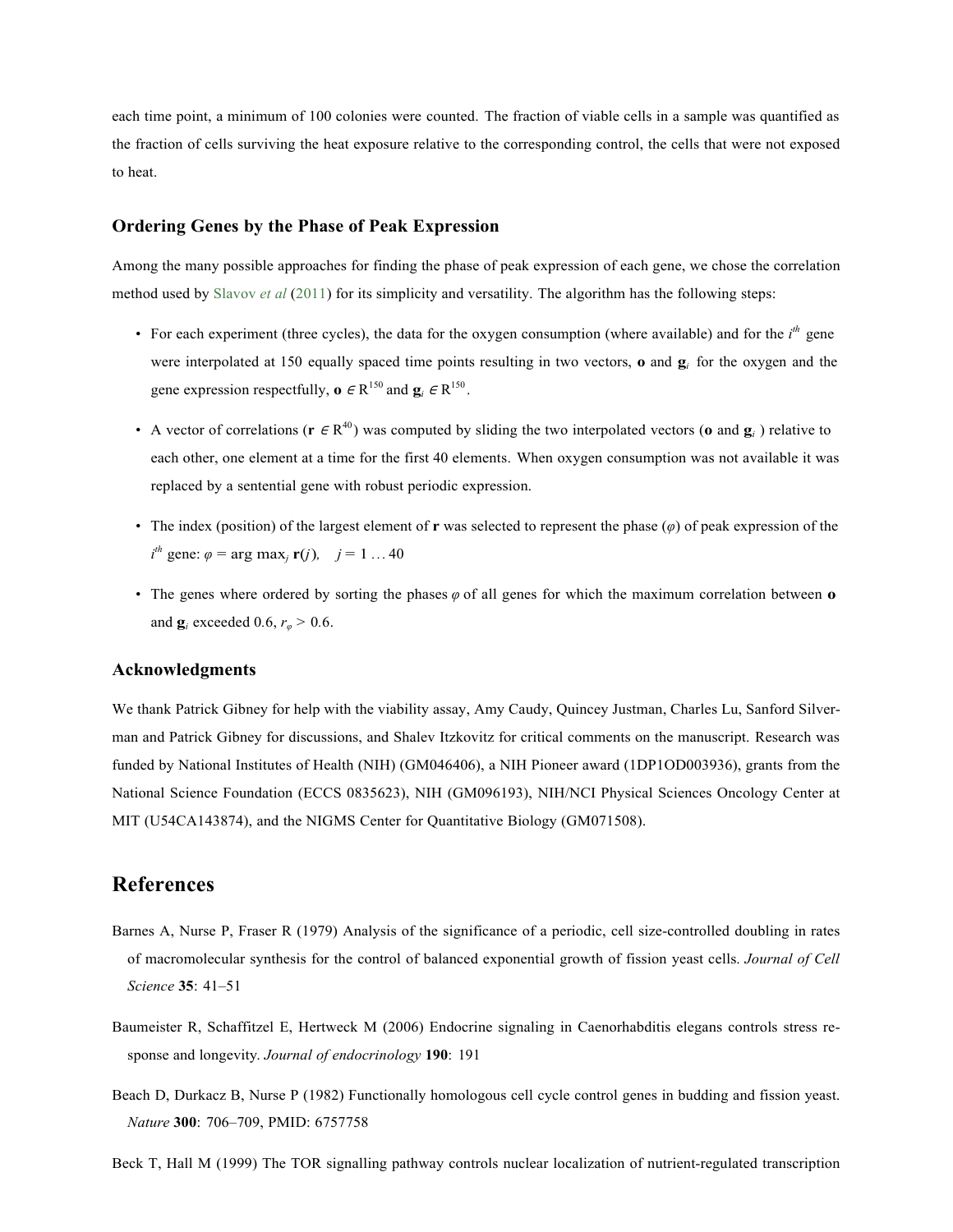factors. *Nature* **402**: 689–692

- Berry DB, Gasch AP (2008) Stress-activated Genomic Expression Changes Serve a Preparative Role for Impending Stress in Yeast. *Molecular Biology of the Cell* **19**: 4580–4587
- Berry DB, Guan Q, Hose J, Haroon S, Gebbia M, Heisler LE, Nislow C, Giaever G, Gasch AP (2011) Multiple Means to the Same End: The Genetic Basis of Acquired Stress Resistance in Yeast. *PLoS Genet* **7**: e1002353
- Boer VM, Amini S, Botstein D (2008) Influence of genotype and nutrition on survival and metabolism of starving yeast. *Proceedings of the National Academy of Sciences* **105**: 6930–6935
- Boyle EI, Weng S, Gollub J, Jin H, Botstein D, Cherry JM, Sherlock G (2004) GO::TermFinder–open source software for accessing Gene Ontology information and finding significantly enriched Gene Ontology terms associated with a list of genes. *Bioinformatics Oxford England* **20**: 3710–3715, PMID: 15297299
- Brauer MJ, Huttenhower C, Airoldi EM, Rosenstein R, Matese JC, Gresham D, Boer VM, Troyanskaya OG, Botstein D (2008) Coordination of Growth Rate, Cell Cycle, Stress Response, and Metabolic Activity in Yeast. *Mol Biol Cell*  **19**: 352–367
- Cairns RA, Harris IS, Mak TW (2011) Regulation of cancer cell metabolism. *Nature Reviews Cancer* **11**: 85–95, PMID: 21258394
- Chen D, Toone WM, Mata J, Lyne R, Burns G, Kivinen K, Brazma A, Jones N, B ahler J (2003) Global Transcriptional Responses of Fission Yeast to Environmental Stress. *Molecular Biology of the Cell* **14**: 214–229, PMID: 12529438 PMCID: 140239
- Colombo SL, Palacios-callender M, Frakich N, Leon JD, Schmitt CA, Boorn L, Davis N, Moncada S (2010) coordinates glycolysis and glutaminolysis with transition to S phase in human T lymphocytes. *PNAS* **107**
- Cypser J, Johnson T (2002) Multiple stressors in Caenorhabditis elegans induce stress hormesis and extended longevity. *The Journals of Gerontology Series A Biological Sciences and Medical Sciences* **57**: B109
- Eisen M, Spellman P, Brown P, Botstein D (1998) Cluster analysis and display of genome-wide expression patterns. *Proceedings of the National Academy of Sciences* **95**: 14863
- Elliott B, Futcher B (1993) Stress resistance of yeast cells is largely independent of cell cycle phase. *Yeast* **9**: 33–42
- Fan X (2010) Bayesian meta-analysis for identifying periodically expressed genes in fission yeast cell cycle. *The Annals of Applied Statistics* **4**: 988–1013, zentralblatt MATH identifier: 05782550
- Finn RK, Wilson RE (1954) Fermentation Process Control, Population Dynamics of a Continuous Propagator for Microorganisms. *J Agric Food Chem* **2**: 66–69
- Fraser R, Nurse P (1978) Novel cell cycle control of RNA synthesis in yeast. *Nature* **271**: 726

Fraser R, Nurse P (1979) Altered patterns of ribonucleic acid synthesis during the cell cycle: A mechanism compen-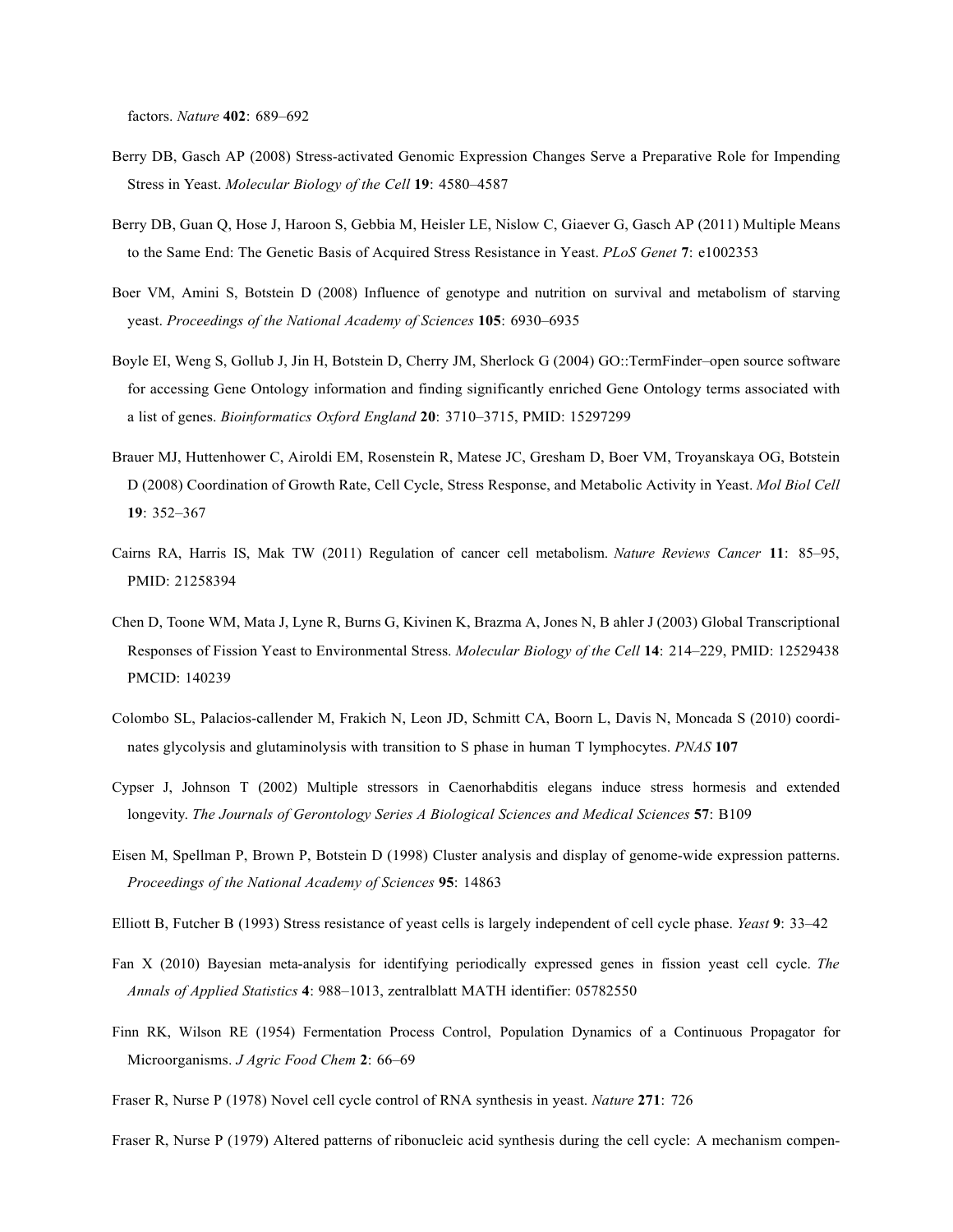sating for variation in gene concentration. *Journal of Cell Science* **35**: 25–40

- Gasch AP, Spellman PT, Kao CM, Carmel-Harel O, Eisen MB, Storz G, Botstein D, Brown PO (2000) Genomic Expression Programs in the Response of Yeast Cells to Environmental Changes. *Mol Biol Cell* **11**: 4241–4257
- Görner W, Durchschlag E, Martinez-Pastor M, Estruch F, Ammerer G, Hamilton B, Ruis H, Schüller C (1998) Nuclear localization of the C2H2 zinc finger protein Msn2p is regulated by stress and protein kinase A activity. *Genes development* **12**: 586
- Hao N, O'Shea E (2011) Signal-dependent dynamics of transcription factor translocation controls gene expression. *Nature Structural Molecular Biology* **19**: 31–39
- Hartwell LH (1973) Three Additional Genes Required for Deoxyribonucleic Acid Synthesis in Saccharomyces cerevisiae. *Journal of Bacteriology* **115**: 966–974, PMID: 4580573 PMCID: 246343
- Hartwell LH, Mortimer RK, Culotti J, Culotti M (1973) Genetic Control of the Cell Division Cycle in Yeast: V. Genetic Analysis of cdc Mutants. *Genetics* **74**: 267–286, PMID: 17248617 PMCID: 1212945
- Heiden MGV, Cantley LC, Thompson CB (2009) Understanding the Warburg Effect: The Metabolic Requirements of Cell Proliferation. *Science* **324**: 1029 –1033
- Henis-Korenblit S, Zhang P, Hansen M, McCormick M, Lee S, Cary M, Kenyon C (2010) Insulin/IGF-1 signaling mutants reprogram ER stress response regulators to promote longevity. *Proceedings of the National Academy of Sciences* **107**: 9730
- Janes KA, Wang C, Holmberg KJ, Cabral K, Brugge JS (2010) Identifying single-cell molecular programs by stochastic profiling. *Nature Methods* **7**: 311–317, PMID: 20228812
- Jones R, Thompson C (2009) Tumor suppressors and cell metabolism: a recipe for cancer growth. *Genes development*  **23**: 537–548
- Kaeberlein M, Powers R, Steffen K, Westman E, Hu D, Dang N, Kerr E, Kirkland K, Fields S, Kennedy B (2005) Regulation of yeast replicative life span by TOR and Sch9 in response to nutrients. *Science* **310**: 1193
- Kaspar von Meyenburg H (1969) Energetics of the budding cycle of Saccharomyces cerevisiae during glucose limited aerobic growth. *Archives of Microbiology* **66**: 289–303
- Klevecz RR, Bolen J, Forrest G, Murray DB (2004) A genomewide oscillation in transcription gates DNA replication and cell cycle. *Proceedings of the National Academy of Sciences of the United States of America* **101**: 1200–1205
- Küenzi MT, Fiechter A (1969) Changes in carbohydrate composition and trehalase-activity during the budding cycle of Saccharomyces cerevisiae. *Archiv Fr Mikrobiologie* **64**: 396–407, PMID: 4916776
- Kvitek DJ, Will JL, Gasch AP (2008) Variations in Stress Sensitivity and Genomic Expression in Diverse ¡italic¿S. cerevisiae¡/italic¿ Isolates. *PLoS Genet* **4**: e1000223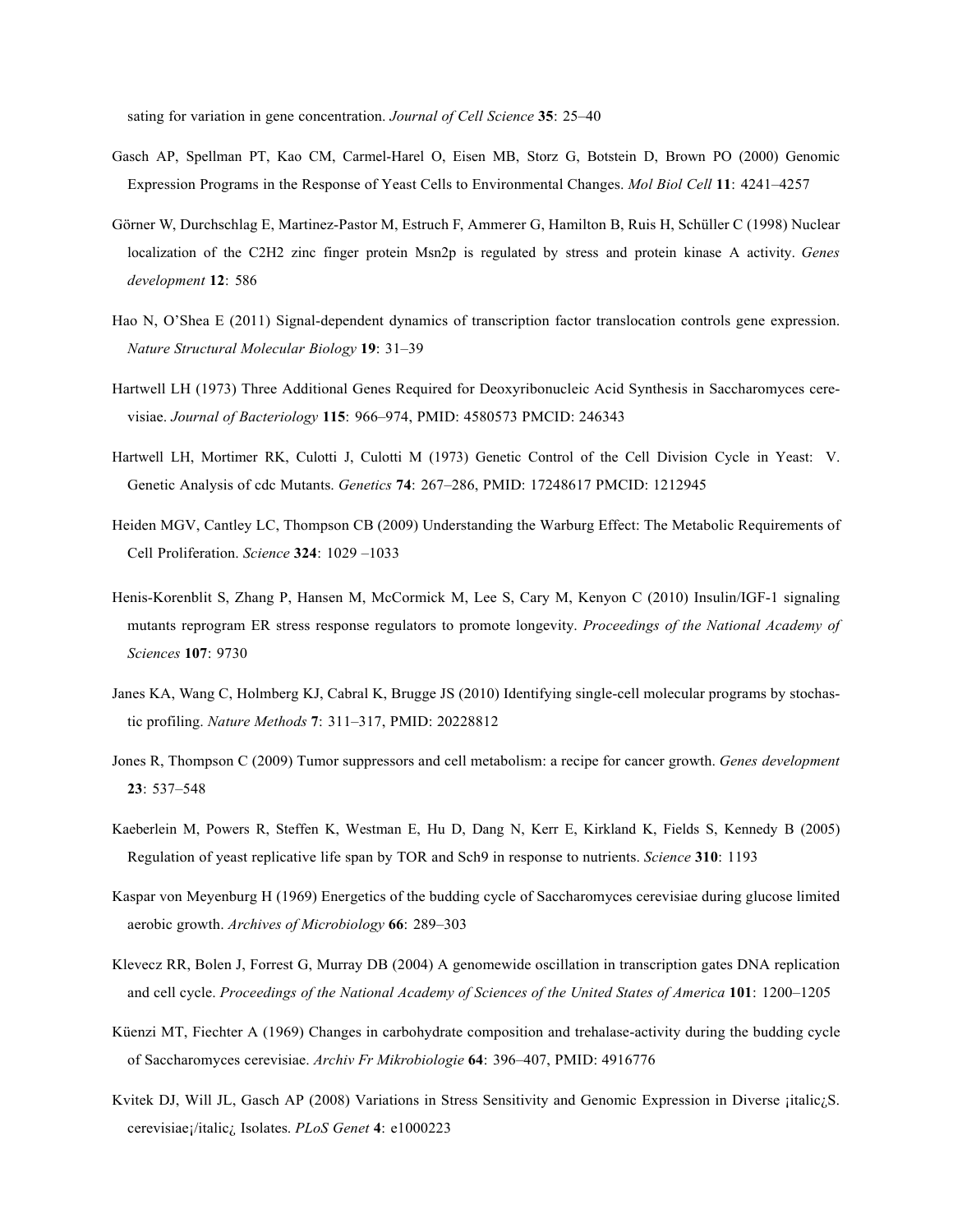- Kwak WJ, Kwon GS, Jin I, Kuriyama H, Sohn HY (2003) Involvement of oxidative stress in the regulation of H(2)S production during ultradian metabolic oscillation of Saccharomyces cerevisiae. *FEMS Microbiology Letters* **219**: 99–104, PMID: 12594030
- Laxman S, Tu BP (2010) Systems approaches for the study of metabolic cycles in yeast. *Current Opinion in Genetics Development* **20**: 599–604
- Lemons JMS, Feng X, Bennett BD, Legesse-Miller A, Johnson EL, Raitman I, Pollina EA, Rabitz HA, Rabinowitz JD, Coller HA (2010) Quiescent fibroblasts exhibit high metabolic activity. *PLoS Biology* **8**: e1000514, PMID: 21049082
- Levine A, Puzio-Kuter A (2010) The control of the metabolic switch in cancers by oncogenes and tumor suppressor genes. *Science* **330**: 1340
- LLOYD D, KEMP RB, POOLE RK (1976) Respiratory Oscillations and Heat Evolution in Synchronously Dividing Cultures of the Fission Yeast Schizosaccharomyces pombe 972h. *Microbiology* **77**: 209–220
- Lu C, Brauer MJ, Botstein D (2009) Slow Growth Induces Heat-Shock Resistance in Normal and Respiratory-deficient Yeast. *Mol Biol Cell* **20**: 891–903
- Migliaccio E, Giorgio M, Mele S, Pelicci G, Reboldi P, Pandolfi P, Lanfrancone L, Pelicci P, *et al* (1999) The p66ˆ sˆ hˆ c adaptor protein controls oxidative stress response and life span in mammals. *Nature* **402**: 309–312
- Mitchel REJ, Morrison DP (1982) Heat-Shock Induction of Ionizing Radiation Resistance in Saccharomyces cerevisiae, and Correlation with Stationary Growth Phase. *Radiation Research* **90**: 284–291, ArticleType: researcharticle / Full publication date: May, 1982 / Copyright 1982 Radiation Research Society
- Mitchel REJ, Morrison DP (1983) Heat-Shock Induction of Ultraviolet Light Resistance in Saccharomyces cerevisiae. *Radiation Research* **96**: 95–99, ArticleType: research-article / Full publication date: Oct., 1983 / Copyright 1983 Radiation Research Society
- Mitra K, Wunder C, Roysam B, Lin G, Lippincott-Schwartz J (2009) A hyperfused mitochondrial state achieved at G1-S regulates cyclin E buildup and entry into S phase. *Proceedings of the National Academy of Sciences of the United States of America* **106**: 11960–11965, PMID: 19617534
- Murray DB, Haynes K, Tomita M (2011) Redox regulation in respiring Saccharomyces cerevisiae. *Biochimica Et Biophysica Acta* **1810**: 945–958, PMID: 21549177
- Murray DB, Lloyd D (2007) A tuneable attractor underlies yeast respiratory dynamics. *Bio Systems* **90**: 287–294, PMID: 17074432
- Murray JI, Whitfield ML, Trinklein ND, Myers RM, Brown PO, Botstein D (2004) Diverse and specific gene expression responses to stresses in cultured human cells. *Molecular Biology of the Cell* **15**: 2361–2374, PMID: 15004229

Nurse P, Bissett Y (1981) Gene required in G1 for commitment to cell cycle and in G2 for control of mitosis in fission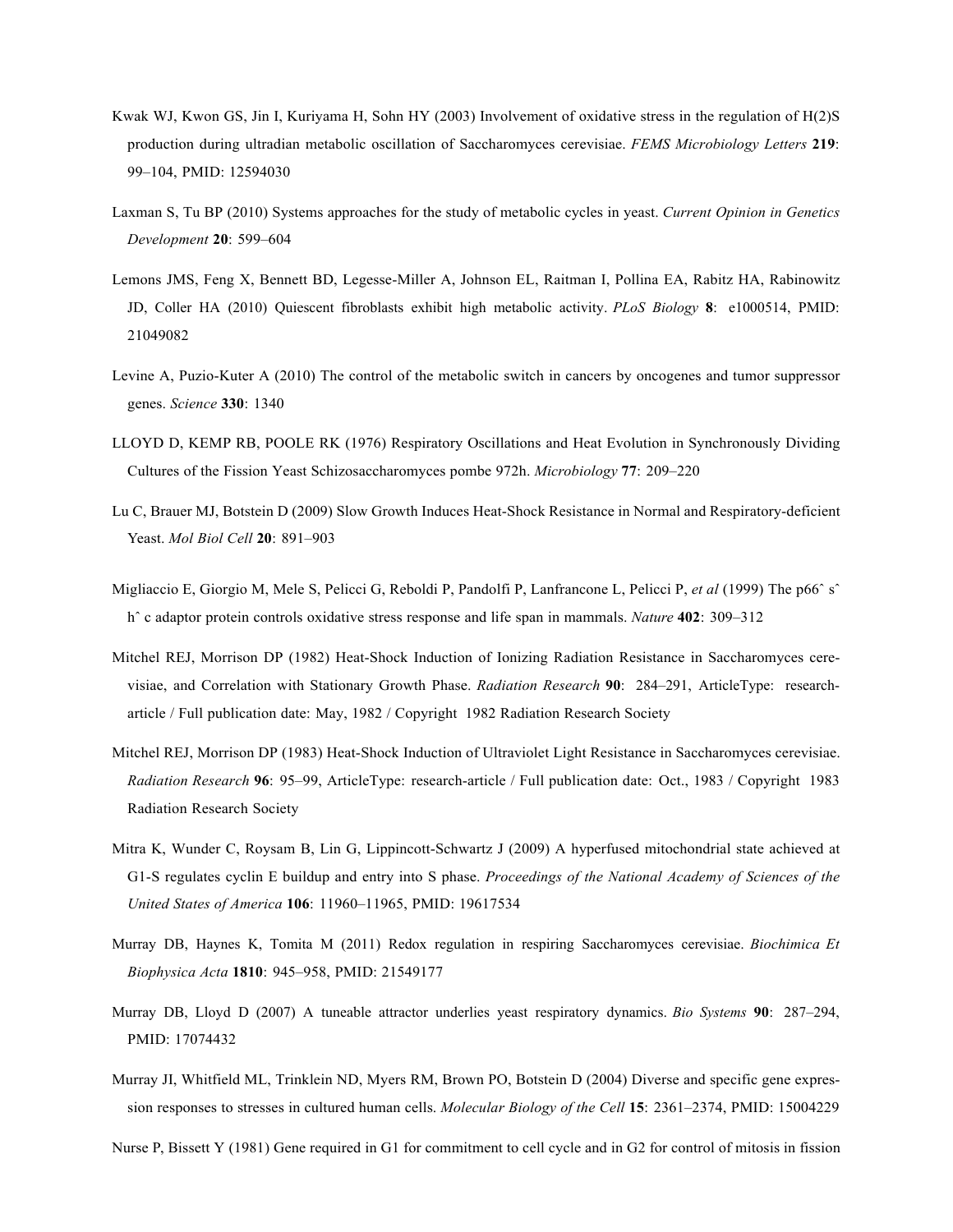yeast. *Nature* **292**: 558–560, PMID: 7254352

- Nurse P, Wiemken A (1974) Amino acid pools and metabolism during the cell division cycle of arginine-grown Candida utilis. *Journal of bacteriology* **117**: 1108
- Oliva A, Rosebrock A, Ferrezuelo F, Pyne S, Chen H, Skiena S, Futcher B, Leatherwood J (2005) The Cell Cycle Regulated Genes of Schizosaccharomyces pombe. *PLoS Biol* **3**: e225
- Ozbudak EM, Tassy O, Pourqui O (2010) Spatiotemporal compartmentalization of key physiological processes during muscle precursor differentiation. *Proceedings of the National Academy of Sciences* **107**: 4224 –4229
- Pancaldi V, Schubert F, Bhler J (2010) Meta-analysis of genome regulation and expression variability across hundreds of environmental and genetic perturbations in fission yeast. *Molecular BioSystems* **6**: 543
- Peng X, Karuturi RKM, Miller LD, Lin K, Jia Y, Kondu P, Wang L, Wong L, Liu ET, Balasubramanian MK, Liu J (2004) Identification of Cell Cycle-regulated Genes in Fission Yeast. *Mol Biol Cell* : E04–04–0299
- Powers R, Kaeberlein M, Caldwell S, Kennedy B, Fields S (2006) Extension of chronological life span in yeast by decreased TOR pathway signaling. *Genes development* **20**: 174
- Reed SI (1992) The role of p34 kinases in the G1 to S-phase transition. *Annual Review of Cell Biology* **8**: 529–561, PMID: 1476805
- Regenberg B, Grotkjaer T, Winther O, Fausboll A, Akesson M, Bro C, Hansen L, Brunak S, Nielsen J (2006) Growthrate regulated genes have profound impact on interpretation of transcriptome profiling in Saccharomyces cerevisiae. *Genome Biology* **7**: R107
- Rustici G, Mata J, Kivinen K, Lio P, Penkett CJ, Burns G, Hayles J, Brazma A, Nurse P, Bahler J (2004) Periodic gene expression program of the fission yeast cell cycle. *Nat Genet* **36**: 809–817
- Saldanha AJ, Brauer MJ, Botstein D (2004) Nutritional Homeostasis in Batch and Steady-State Culture of Yeast. *Mol Biol Cell* **15**: 4089–4104
- Schieke SM, McCoy JP, Finkel T (2008) Coordination of mitochondrial bioenergetics with G1 phase cell cycle progression. *Cell Cycle Georgetown Tex* **7**: 1782–1787, PMID: 18583942
- Shama S, Lai C, Antoniazzi J, Jiang J, Jazwinski S (1998) Heat stress-induced life span extension in yeast. *Experimental cell research* **245**: 379–388
- Shiozaki K (2009) Nutrition-minded cell cycle. *Science Signaling* **2**: pe74, PMID: 19903940
- Silverman SJ, Slavov N, Petti AA, Parsons L, Briehof R, Thiberge SY, Zenklusen D, Gandhi SJ, Larson DR, Singer RH, Botstein D (2010) Metabolic cycling in single yeast cells from unsynchronized steady-state populations limited on glucose or phosphate. *Proceedings of the National Academy of Sciences*
- Slavov N (2010) Inference of Sparse Networks with Unobserved Variables. Application to Gene Regulatory Networks.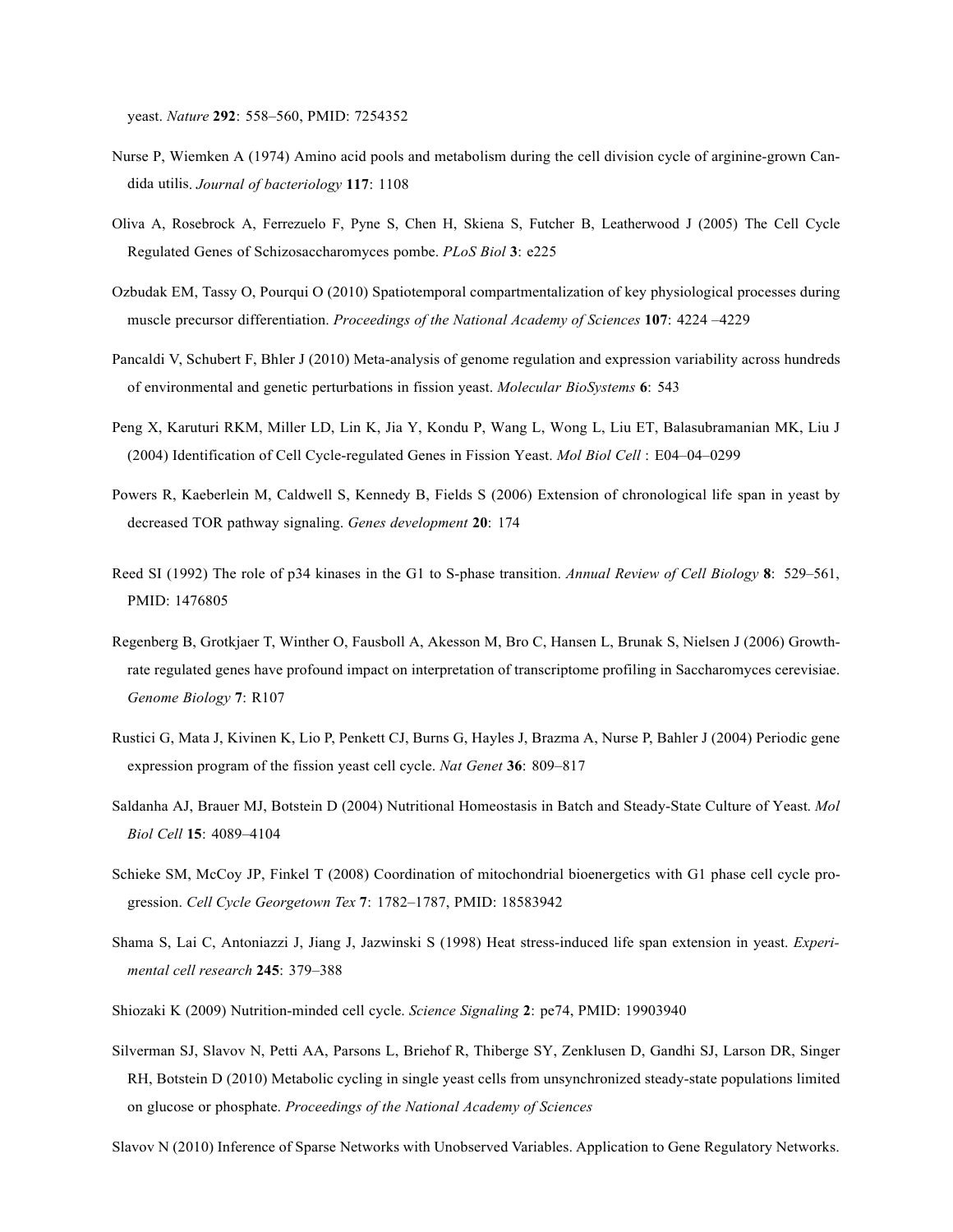- Slavov N, Botstein D (2010) *Universality, specificity and regulation of S. cerevisiae growth rate response in different carbon sources and nutrient limitations*. Ph.D. thesis, Princeton University
- Slavov N, Botstein D (2011) Coupling among growth rate response, metabolic cycle, and cell division cycle in yeast. *Mol Biol Cell* **22**: 1997–2009
- Slavov N, Dawson KA (2009) Correlation signature of the macroscopic states of the gene regulatory network in cancer. *Proceedings of the National Academy of Sciences* **106**: 4079–4084
- Slavov N, Macinskas J, Caudy A, Botstein D (2011) Metabolic cycling without cell division cycling in respiring yeast. *Proceedings of the National Academy of Sciences of the United States of America* **108**: 19090–19095, PMID: 22065748
- Smith A, Ward M, Garrett S (1998) Yeast PKA represses Msn2p/Msn4p-dependent gene expression to regulate growth, stress response and glycogen accumulation. *The EMBO journal* **17**: 3556–3564
- Spellman PT, Sherlock G, Zhang MQ, Iyer VR, Anders K, Eisen MB, Brown PO, Botstein D, Futcher B (1998) Comprehensive Identification of Cell Cycle-regulated Genes of the Yeast Saccharomyces cerevisiae by Microarray Hybridization. *Mol Biol Cell* **9**: 3273–3297
- Thattai M, van Oudenaarden A (2004) Stochastic Gene Expression in Fluctuating Environments. *Genetics* **167**: 523– 530
- Tu BP, Kudlicki A, Rowicka M, McKnight SL (2005) Logic of the Yeast Metabolic Cycle: Temporal Compartmentalization of Cellular Processes. *Science* **310**: 1152–1158
- Tudzarova S, Colombo S, Stoeber K, Carcamo S, Williams G, Moncada S (2011) Two ubiquitin ligases, APC/C-Cdh1 and SKP1-CUL1-F (SCF)-*β*-TrCP, sequentially regulate glycolysis during the cell cycle. *Proceedings of the National Academy of Sciences* **108**: 5278
- Vermeulen C, Loeschcke V (2007) Longevity and the stress response in Drosophila. *Experimental gerontology* **42**: 153–159
- Wang J, Liu W, Uno T, Tonozuka H, Mitsui K, Tsurugi K (2000) Cellular stress responses oscillate in synchronization with the ultradian oscillation of energy metabolism in the yeast Saccharomyces cerevisiae. *FEMS Microbiology Letters* **189**: 9–13, PMID: 10913858
- Whitfield ML, Sherlock G, Saldanha AJ, Murray JI, Ball CA, Alexander KE, Matese JC, Perou CM, Hurt MM, Brown PO, Botstein D (2002) Identification of Genes Periodically Expressed in the Human Cell Cycle and Their Expression in Tumors. *Mol Biol Cell* **13**: 1977–2000

Wyart M, Botstein D, Wingreen NS (2010) Evaluating Gene Expression Dynamics Using Pairwise RNA FISH Data.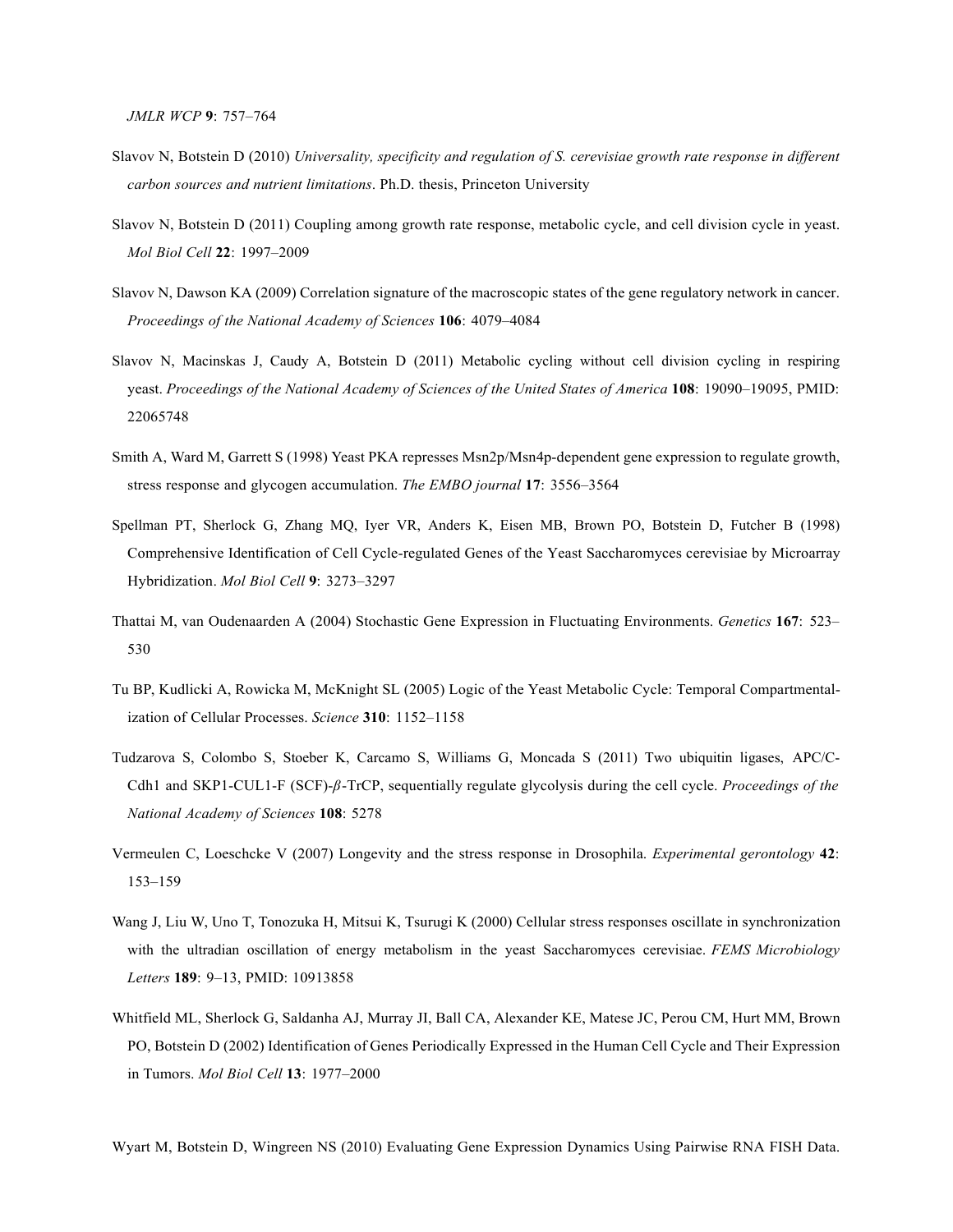*PLoS Comput Biol* **6**: e1000979

Zheng Q, Wang X (2008) GOEAST: a web-based software toolkit for Gene Ontology enrichment analysis. *Nucleic Acids Research* **36**: W358–W363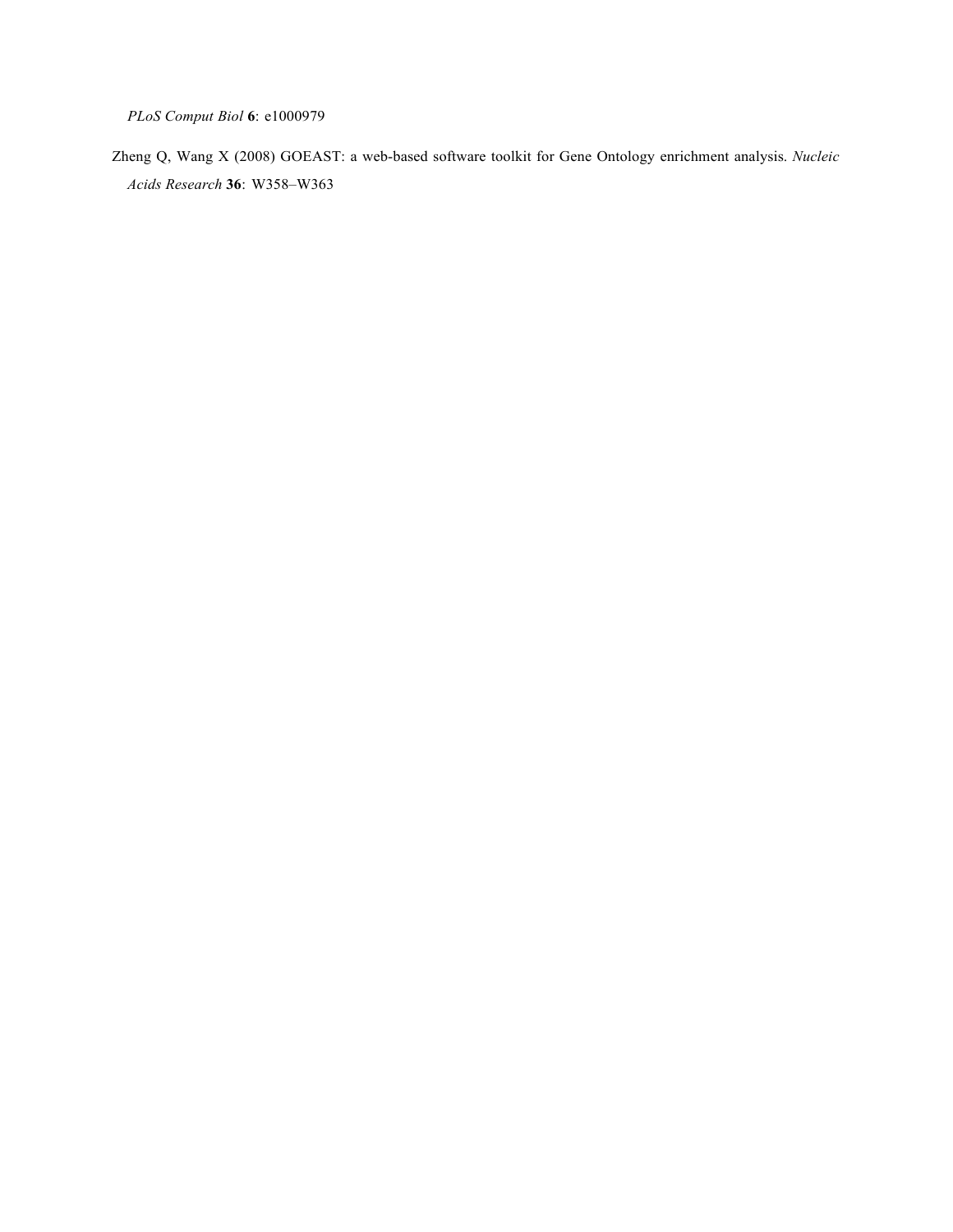TABLE 1. Overrepresented GO terms within the biosynthesis gene set, the set of genes peaking in the early G2 phase of the fission yeast CDC.

| GO Term                     | p value             |
|-----------------------------|---------------------|
| aminoacid biosynthesis      | $4 \times 10^{-14}$ |
| ribosome biogenesis         | $4 \times 10^{-12}$ |
| oxoacid metabolism          | $2 \times 10^{-10}$ |
| rRNA processing             | $1 \times 10^{-8}$  |
| small molecule biosynthesis | $1 \times 10^{-7}$  |

The p values, quantifying the probability of observing the overlap by chance alone, are computed from the hypergeometric distribution and Bonferroni corrected for multiple hypothesis testing (Boyle et al., 2004).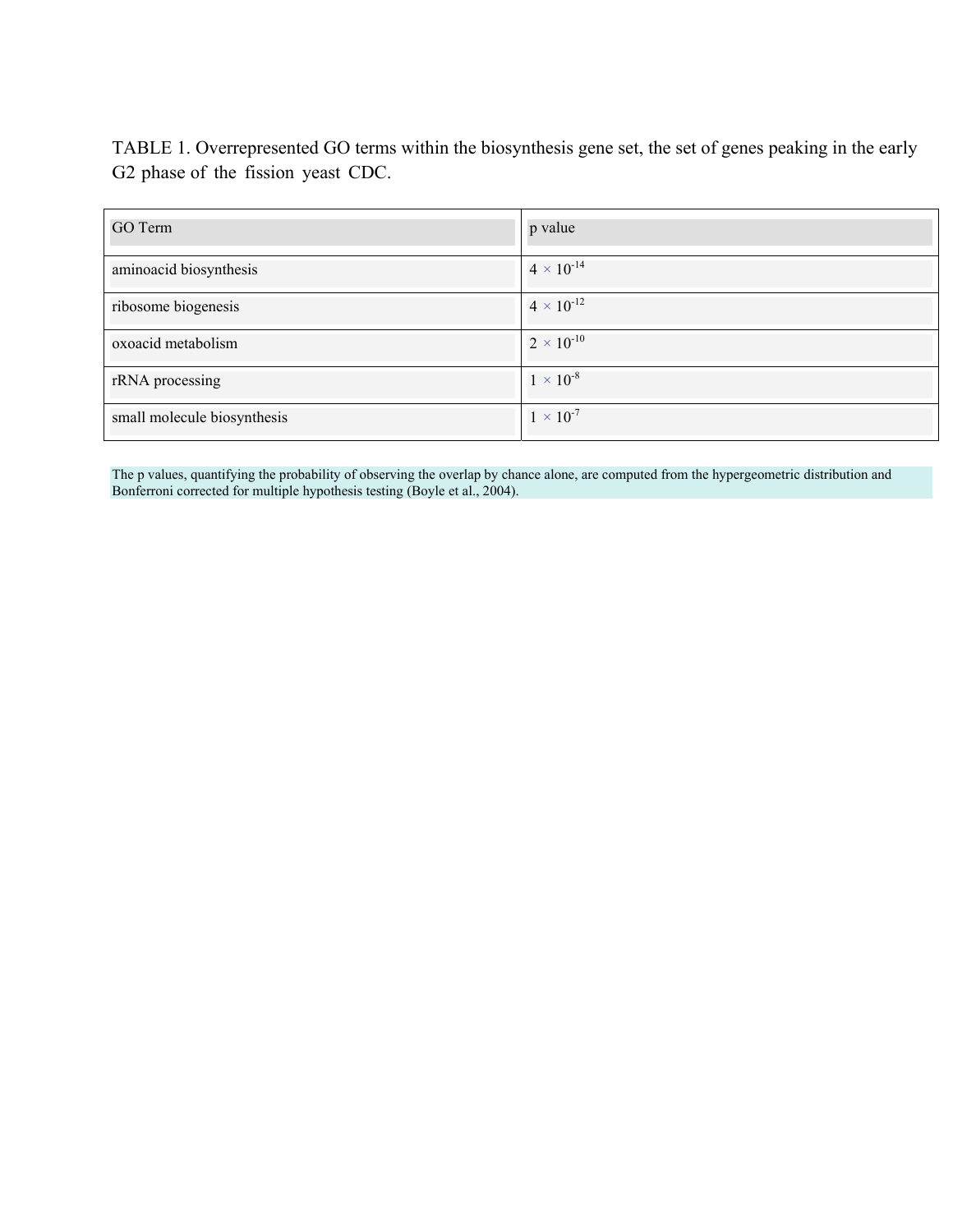TABLE 2. Overrepresented GO terms within the sets of reciprocally regulated genes in human acinar epithelial cells.

| Condition           | GO Term                                 | p value             |
|---------------------|-----------------------------------------|---------------------|
| <b>BIOSYNTHESIS</b> | cellular metabolic process              | $4 \times 10-9$     |
|                     | cellular respiration                    | $1 \times 10^{-5}$  |
|                     | primary metabolic process               | $2 \times 10^{-5}$  |
|                     | nucleotide metabolic process            | $3 \times 10^{-4}$  |
|                     | translation                             | $7 \times 10^{-4}$  |
|                     | organization or biogenesis              | $3 \times 10^{-3}$  |
|                     | generation of precursor metabolites and | $3 \times 10^{-3}$  |
|                     | energy                                  |                     |
| <b>STRESS</b>       | developmental process                   | $8 \times 10^{-11}$ |
|                     | signaling                               | $3 \times 10^{-6}$  |
|                     | cell differentiation                    | $8 \times 10^{-6}$  |
|                     | response to stimulus                    | $3 \times 10^{-5}$  |
|                     | transport                               | $1 \times 10^{-4}$  |
|                     | secretion                               | $3 \times 10^{-4}$  |

The p values are computed from the hypergeometric distribution and Bonferroni corrected for multiple hypothesis testing (Boyle et al., 2004).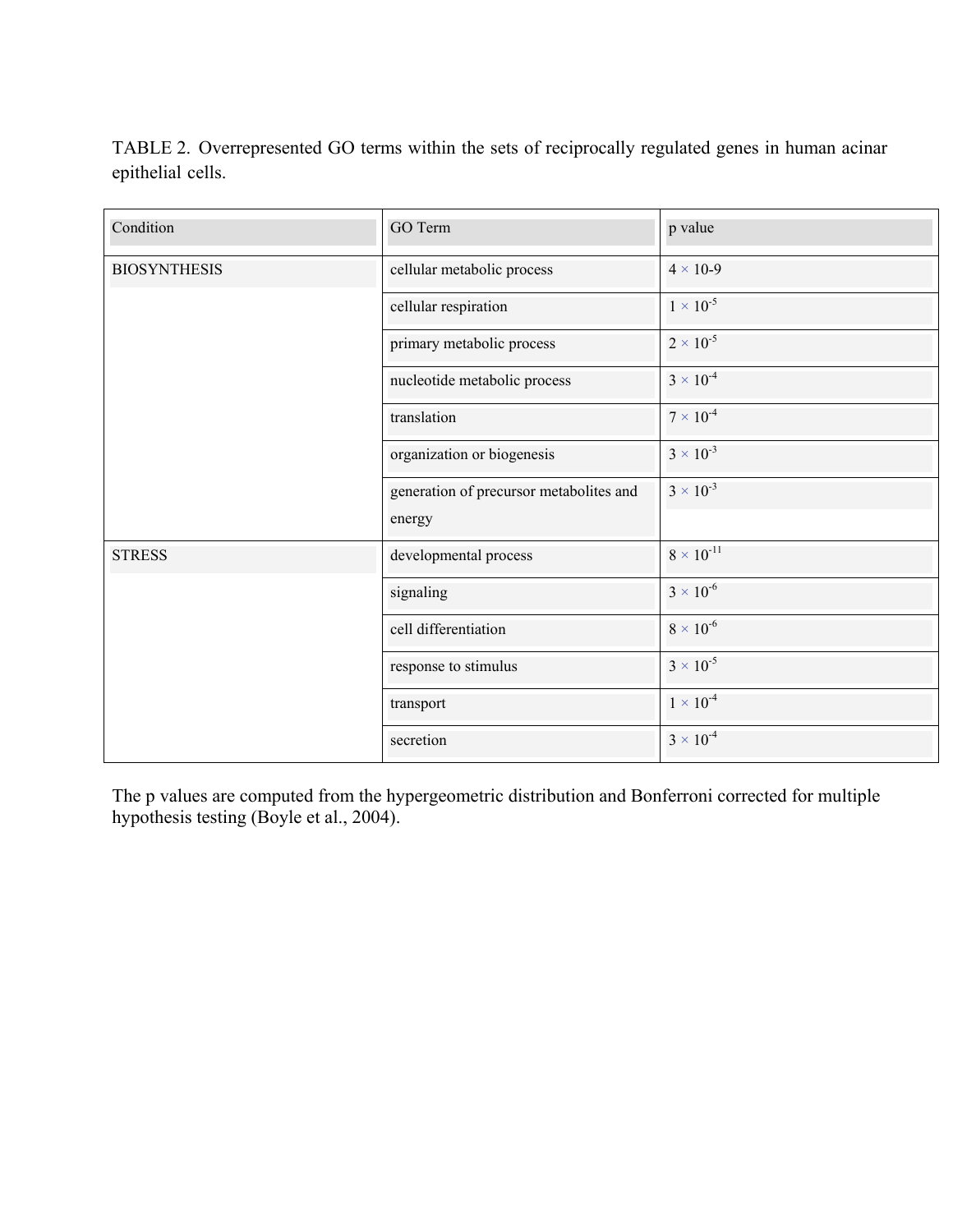

Figure 1: **Correlation between Metabolic Cycling, Transcriptional ESR and Sensitivity to Lethal Heat Shock**  (A) Phase-ordered metabolic genes expressed periodically in a budding yeast culture YMC-synchronized (Tu *et al*, 2005), left panels. The bars on the top correspond to dissolved oxygen in the medium. The corresponding expressionlevels of the genes, measured by Gasch *et al* (2000) during stress (*H*2*O*2, heat), are shown in the right panels. The gene-expression data in this and all other figures are displayed on a log<sub>2</sub> scale (logarithm with base 2), (Eisen et al, 1998). (B) Percent of the cells surviving after 50°C heat shock with duration indicated on the x-axis. Samples were taken form the HOC phase and from the LOC phase of a metabolically synchronized culture growing at  $\mu = 0.10h^{-1}$ . The standard deviation of the counting error is less than 10%, see Methods. The inset shows the same type of heatshock applied to a phosphate-limited asynchronous culture growing at  $\mu = 0.3h^{-1}$  (Lu *et al*, 2009).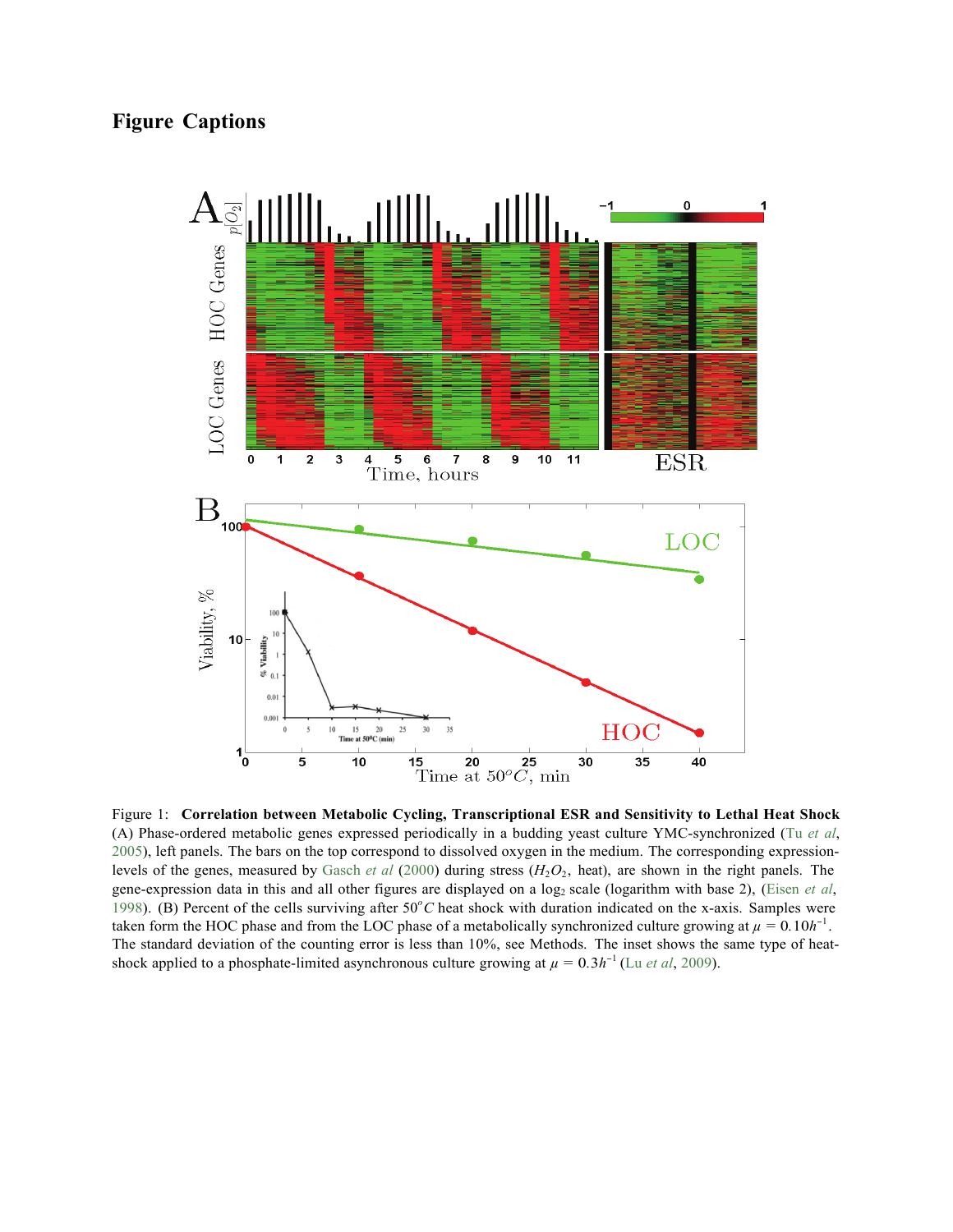

Figure 2: **The Magnitude of the ESR Increases with the Growth Rate** (A) Comparison of the magnitude of the transcriptional heat shock response at growth rates  $\mu = 0.05h^{-1}$  and  $\mu = 0.25h^{-1}$  for all YMC-periodic genes peaking in expression either during the LOC or during the HOC phase. (B) Distribution of fold change in the levels of genes from panel A whose expression levels change more than 4 fold, in at least one of the cultures, following the heat shock. The p value is computed from a rank sum test. (C) Mechanism that can account for the observed increase in the magnitude of the ESR with growth rate. The gene-expression data are displayed on a  $log_2$  scale.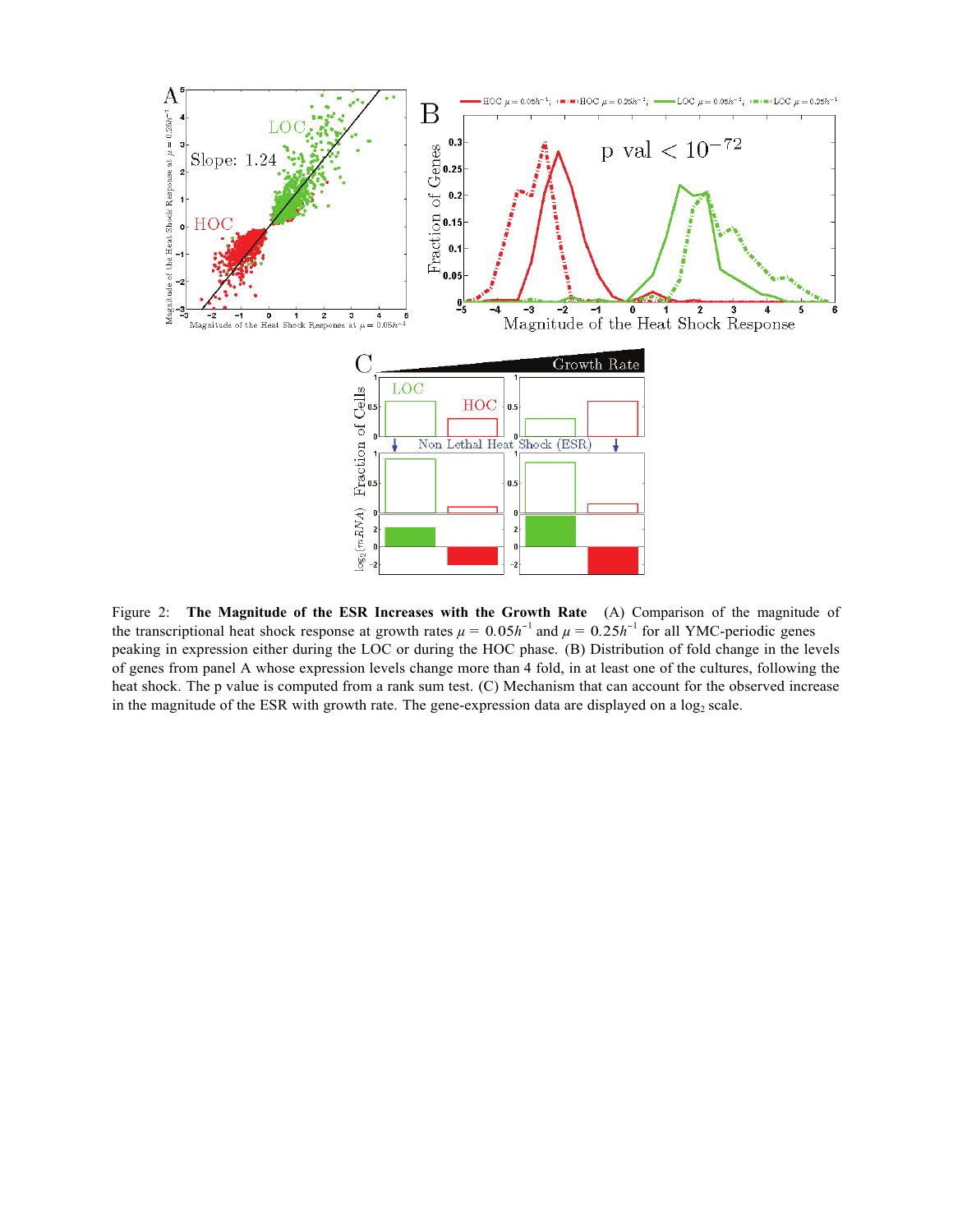

Figure 3: **CDC Periodic Genes in Fission Yeast** Genes expressed periodically in the CDC of fission yeast have been arranged by phase of peak expression based on correlation analysis, see methods. The data were collected from two independent cultures that have been CDC-synchronized by elutriation (Rustici *et al*, 2004). The gene-expression data are displayed on a log<sub>2</sub> scale.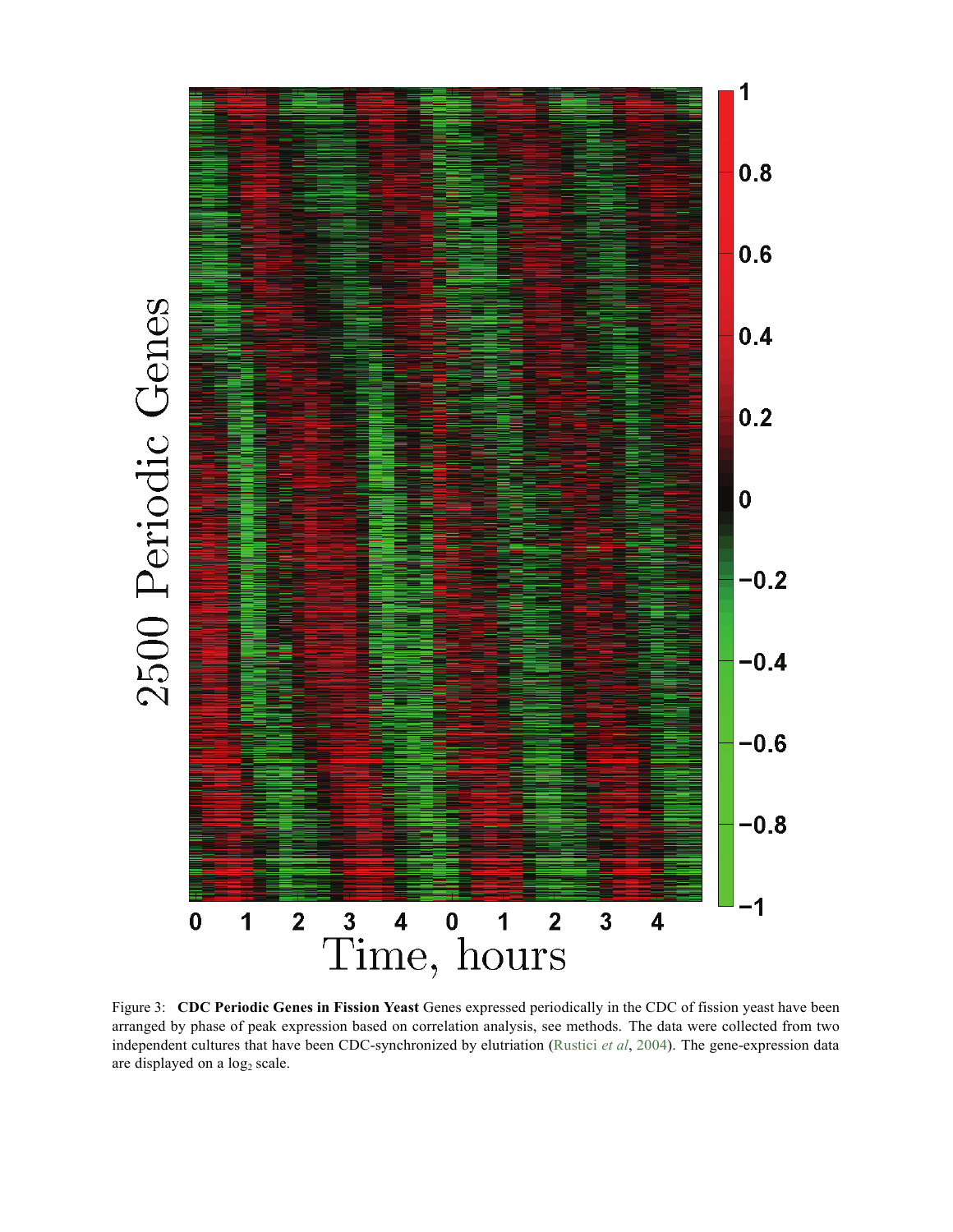

Figure 4: **Phases of the Fission Yeast CDC** Mean expression levels of three gene clusters obtained by unsupervised K-means clustering. The gene sets are names after the most significantly enriched gene ontology (GO) terms in each cluster. Table 1 lists more significantly enriched GO terms in the biosynthesis cluster. The data were collected from two independent cultures that have been CDC-synchronized by elutriation (Rustici *et al*, 2004) and are displayed on a  $log<sub>2</sub> scale.$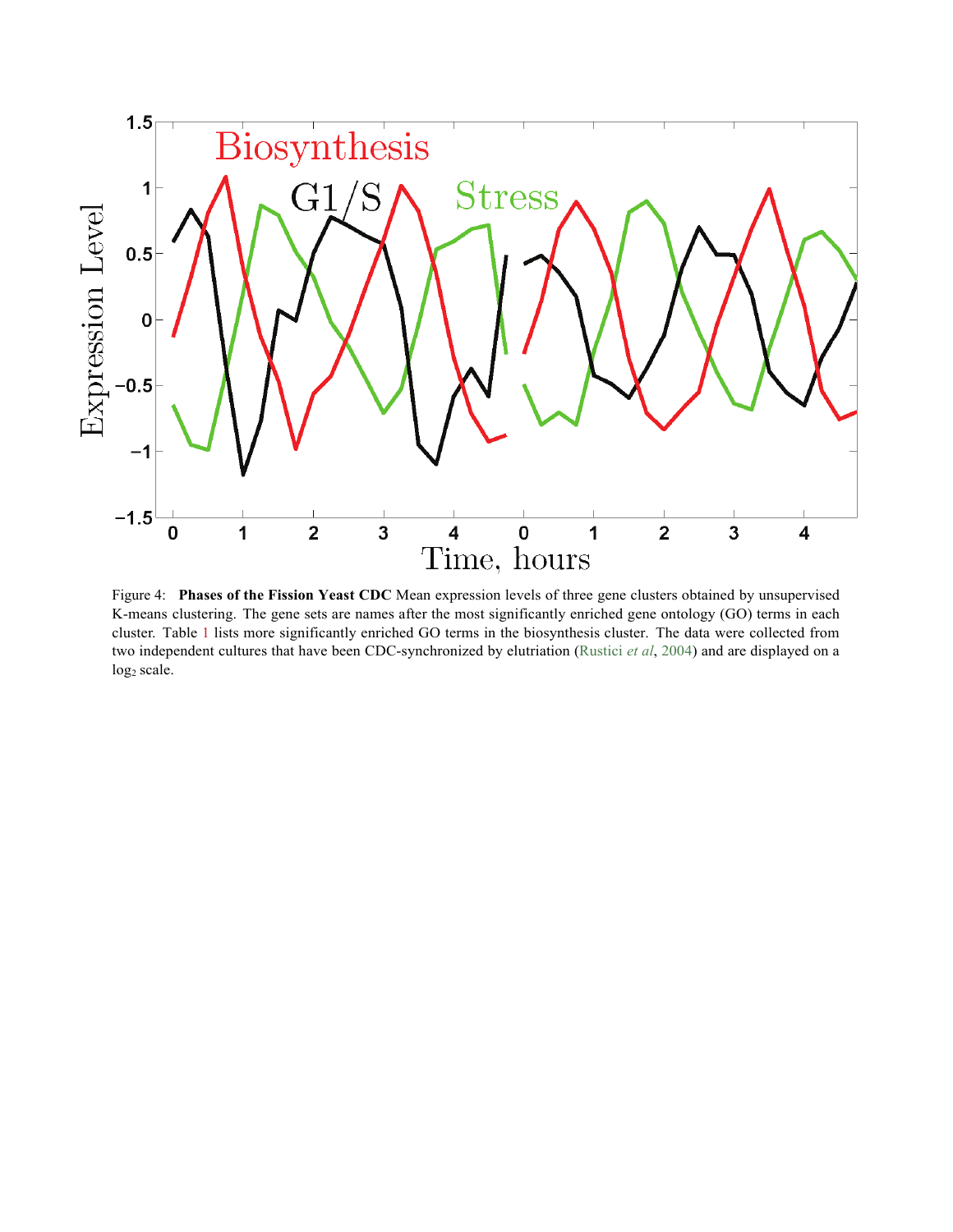

Figure 5: **Correlation between Metabolic Cycling and Stress Response** (A) Phase-ordered metabolic genes expressed periodically in a budding yeast culture YMC-synchronized (Tu *et al*, 2005), left panels. Their corresponding expression levels measured by Gasch *et al* (2000) during stress  $(H_2O_2)$ , heat) are shown in the right panels. (B) Phase-ordered metabolic genes expressed periodically in two fission yeast cultures that were CDC-synchronized by elutriation (Rustici *et al*, 2004), left panels. Their corresponding expression levels measured by Chen *et al* (2003) during stress ( $H_2O_2$ , heat, and *Cd*) are shown in the right panels. The labels of the two large clusters (biosynthesis and stress) are derived from the most highly-enriched gene ontology terms within each cluster. The gene-expression data are displayed on a  $log<sub>2</sub>$  scale.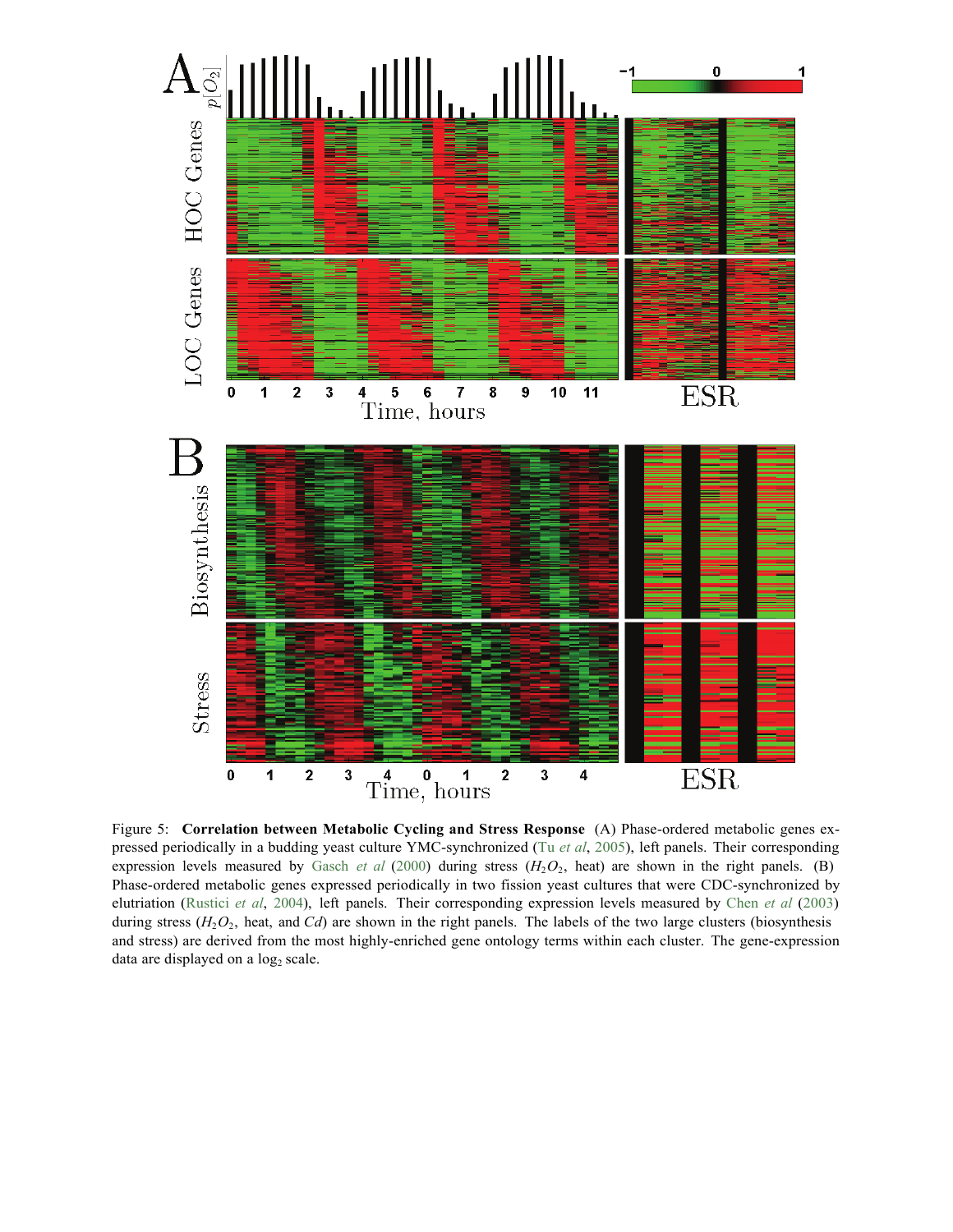

Figure 6: **Reciprocal Regulation of Biosynthetic, and Stress and Developmental Genes in Human** Clustered gene expression from small sets of stochastically profiled human epithelial cells in a three-dimensional culture model of mammary-acinar morphogenesis (Janes *et al*, 2010). The labels of the clusters (Biosynthesis and Stress) correspond to the most highly-enriched gene ontology terms in each cluster, see Table 2. The gene-expression data are displayed on a log<sub>2</sub> scale.